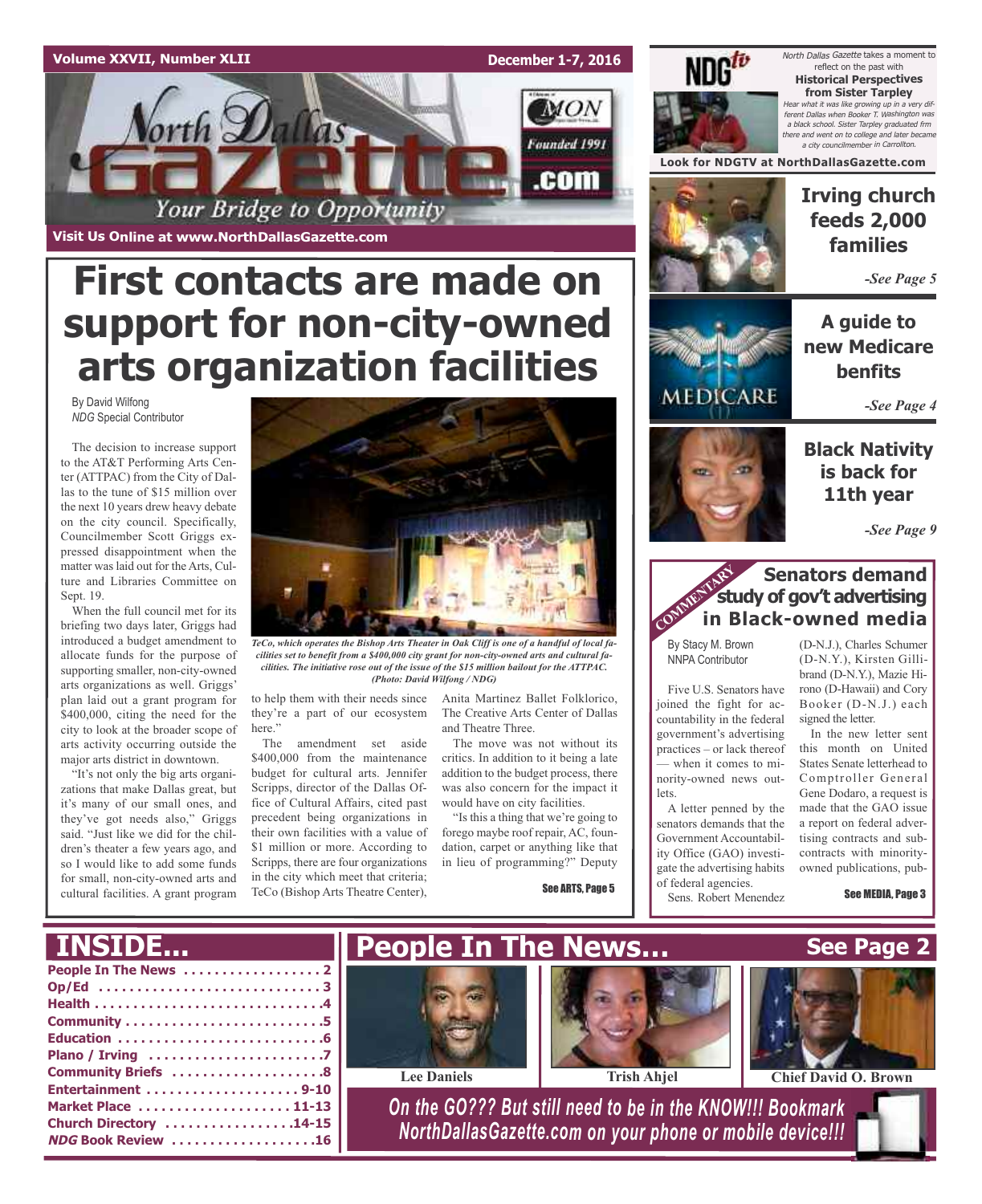### **People in the News www.NorthDallasGazette.com**

# **Lee Daniels**

By BAI Staffers Black AIDS Institute

The Black AIDS Institute's Heroes in the Struggle Gala and Award Celebration honors, in a star-studded event and photographic tribute, individuals who, over the past year, have made a heroic contribution to the fight against HIV/AIDS.

He is the Academy Award winning filmmaker of films like *Precious: Based On The Novel Push By Sapphire, The Paperboy, Lee Daniels' The Butler* and



*Monster's Ball*, and the producer of the hit television series *Empire* and the soon to be released *Star* on Fox, but since the earliest days of the epidemic writer/director/producer Lee Daniels

# **Trish Ahjel**

(BlackNews.com) -- Just like Terry McMillan's Waiting to Exhale did in the 90's, the spotlight on friendships and relationships for young black professionals has been catapulted to the forefront with Chocolate Soufflé - a new novel by Brooklyn-born author, Trish Ahjel. The  $80^\circ$  s and  $90^\circ$  s are sometimes called the "golden age" of black urban culture, with the advent of legendary radio, music and nightlife, when it was not uncommon to leave the clubs in the early hours, grab



a nap and a shower and head straight to the office. This was also a time of opportunity and exploration for the first post-civil rights era generation, and they were sure to enjoy the fruit of their par-

ents' labor and plant seeds for posterity. Out of the ashes of much destruction during the late  $1980$ ' s in urban America, there comes a story of relational evolution and personal growth.

After a prodigious career that brought us films like

has also been an HIV/AIDS

"People know me as Lee Daniels the filmmaker. But they don't really know of my early beginnings when I had a nursing agency prior to that, as I was directing theater," says Daniels, 56. "I had the first nursing agency under contract with AIDS Project Los Angeles over 30 years ago. I had people taking care of people with HIV, because people didn't want to touch them. So I lived on the front line. That's a whole different life and something I'm really

activist.

proud of."

Chocolate Soufflé takes readers on a journey of seduction, humor and purpose: showcasing New York City when the World Trade Center still stood proudly, AIDS was sending shock waves through the city, graffiti was rampant and the nightlife thumped to the rhythm of disco, house, reggae and hip hop. Ahjel's book puts you in the epicenter of a legendary urban culture - from the artists and fashion to the answering machines and pagers. Her novel not only keeps the reader turning pages with her fluid prose and urban vernacular, it encourages readers to move beyond its pages and affirm themselves as "Cocoa Risers," her name for fans of the novel. She goes so far as to encourage her supporters to "improve the global condition and work in community." Ahjel uses the hashtag #sexyfunnysmart to promote her belief that women should show up in the media and in their personal rela-

*Shadow Boxer* and *The Woodsman*, in 2009 Daniels brought to the big screen an AIDS story that no one wanted to talk about through the character of 16 year-old Claireece Precious Jones, played by then-newcomer Gabourey Sidibe, who learned that her father had died of AIDS and that she was HIV positive. "It began a conversation that had not been had until then—at that point it was considered a White gay disease, for sure," Daniels says, recalling his own surprise upon discovering so many Black women and children when he visited Gay Men's Health Crisis in

New York City to do research. "I wanted people to understand that it wasn't just a gay man's disease, but it was an epidemic that affected the African American community in a very big way—way beyond the gay sphere."

*Precious* was nominated for six Academy Awards, including nominations for Daniels in the category of "Achievement in Directing" and "Best Motion Picture of the Year," and wins in the categories of "Best Performance by an Actress in a Supporting Role" and "Best Writing, Adapted Screenplay." The film won the Best writing, adapted

tionships as the complex individuals they are and not as pared down versions of themselves. She also uses #CocoaRisers to remind her fans of their power to create a community to exact change, in other words, to "rise up." This realization was notably brought to film recently with Spike Lee's Chi-Raq which gives a satirical rendition of a similar concept: women have the power to change the world. The book chronicles the lives of three young black professionals as they search for love, success and relevance in a rapidly changing Screenplay Oscar, and an Oscar for former Heroes in the Struggle honoree, Mo'Nique, Best Supporting Actress.

Daniels was the first African American to be nominated for a Director's Guild of America Award for "Outstanding Directorial Achievement in Feature Film" on behalf of *Precious*. The film won both the Grand Jury Prize and Audience Award in the U.S. Dramatic Competition at the 2009 Sundance Film Festival, only the third film in Festival history to do so. It was also nominated for

### See DANIELS, Page 12

world. It takes you to the corporations, clubs and conversations of the time, while still giving you permission to peek through the bedroom door. There is Aura Olivier,

whose parents and two siblings emigrated from the Caribbean island of St. Lucia when she was only two years old, born with sickle-cell anemia. Tall, dark and beautiful with a jet black mane of hair, Aura's quite accustomed to the attention of men but fears she will not find a man who can love her

### See Ahjel, Page 10

### **Chief David O. Brown**

Retired Dallas Police Chief David O. Brown will present the address at SMU's December Commencement at 10 a.m. Saturday, Dec. 17 in Moody Coliseum. A Dallas native and a 33-year veteran of the Dallas Police Department, he gained national attention for his handling of a gunman's July ambush of five police officers who died working to protect participants in a downtown Dallas protest march.

Brown , who retired Oct. 4, was sworn in as Dallas' 28th police chief in May 2010, commanding a department with more than 4,000 employees and an annual operating budget of \$426 million dollars.

Building and maintaining



strong, transparent relationships with the community was Brown's focus since becoming chief. During his tenure, Brown transitioned the department to a community policing-focused organization and implemented policies and training to ensure citizen and officer safety. He also expanded several community outreach programs and youth centered programs.

Brown implemented policies and training to ensure citizen and officer safety during interactions, and emphasized the importance of de-escalation training for his officers. Under Brown's leadership, the Dallas Police Department reduced the use of deadly force by more than 40 percent and reduced excessive force complaints by more than 80 percent.

Brown joined the department as a police officer in 1983. Before taking over as chief, he was named first assistant police chief under Chief David Kunkle in 2005, and then named as interim Dallas assistant city manager in 2007. In that position he directed operations in the areas of Code Compliance, Environmental & Health Services, Equipment & Building Services, Library Services, Park & Recreation, and Cultural Affairs.

Brown holds a Bachelor's degree and Master's degree in business administration. He is a graduate of the Federal Bureau of Investigation National Academy, FBI National Executive Institute Senior Management Institute for Police, the National Counter-Terrorism Seminar in Tel Aviv, Israel and the United States Secret Service Dignitary Protection Seminar in Washington, D.C. Chief Brown also holds Master Peace Officer and Police Instructor certifications from the State of Texas. In March of 2017 he will receive the J. Erik Jonsson Ethics Award from SMU's Maguire Center for Ethics.



*2 | December 1-7, 2016 | North Dallas Gazette*

*For the 411 in the community, go to www.northdallasgazette.com*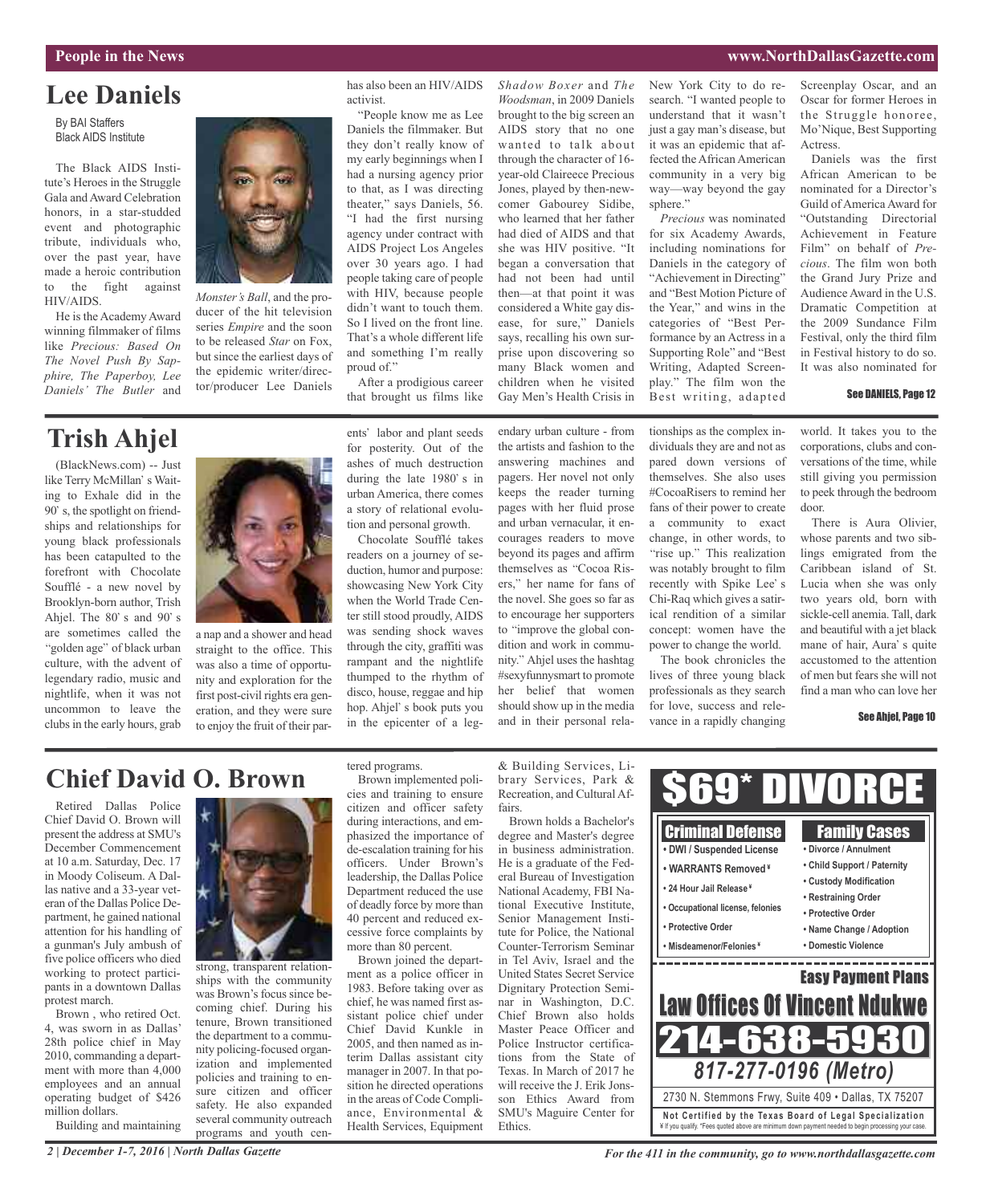### **www.NorthDallasGazette.com Op-Ed**





*North Dallas Gazette assumes no responsibility for unsolicited material and reserves the right to edit and make appropriate revisions.*

### *"Do what you say you are going to do ... when you say you are going to do it.*

**Publisher's Office:** publisher@northdallasgazette.com

**Sales Department:** marketing@northdallasgazette.com 972-509-9049

### **Editorial Department:**

editor@northdallasgazette.com

### **Online:**

www.NorthDallasGazette.com www.twitter.com/NDGEditor www.facebook.com/NorthDallasGazette www.pinterest.com/NDallasGazette www.instagram.com/NorthDallasGazette

## STAFF

**Chairman Emeritus** *Jim Bochum 1933 – 2009*

*Ruth Ferguson*

**Contributing Writers** *Jackie Hardy Terri Schlichenmeyer Nicole Scott*

**Editor**

**Religious/ Marketing Editor** *Shirley Demus Tarpley* **Published By** *Minority Opportunity News, Inc.*

> **Web Master** *Todd Jones*

**Special Projects Manager** *Edward Dewayne "Preacher Boy"Gibson, Jr. James C. Allen*

**Community Marketing**

*Nina Garcia Nadina Davis Betheny M. Sargent*

### **Advisory Board:**

*John Dudley Myrtle Hightower Fred Moses Annie Dickson Cecil Starks Willie Wattley Coty Rodriguez-Anderson B. J. Williams Denise Upchurch Barbara Simpkins, ADVISORY BOARD SECRETARY*

*Hope Oriabure-King David Wilfong*

> **Production** *Margaret Freelon*

## *David Wilfong*

### **Advisory Board Committees:**

*Public Relations Planning and Implementation* Cecil Starks, CHAIRPERSON

*Business Growth Referral* John Dudley, CHAIRPERSON

*Program Policy Development* Annie Dickson, CHAIRPERS

*Quality Assurance* Myrtle Hightower, CHAIRPERSON Coty Rodriguez

*The North Dallas Gazette, formerly Minority Opportunity News, was founded in July 1991, by Mr.Jim Bochum and Mr.Thurman R. Jones. North Dallas Gazette is a wholly owned subsidairy of Minority Opportunity News, Inc.*

# **Trump will make the Middle East great again too**

rael.

By Armstrong Williams NNPA Columnist

The election of Donald J. Trump signals very dark days ahead. Not for the American people, of course, but for our nation's enemies and adversaries in the Middle East.

The American people turned out to the polls in record numbers for the election, and they delivered the future President Trump an undeniable and strong mandate to lead. With the Republican Party in control of both the House and the Senate, Trump is poised to avoid the gridlock that has perpet-

# **MEDIA,** continued from Page <sup>1</sup>

lic relations firms, advertising agencies, and media companies.

"News outlets and media companies owned or published by people of color are critical to ensuring that diverse viewpoints are presented to the American people," the letter stated.

The letter continued: "As one of the largest advertisers in the United States, the federal government should play an active role in ensuring that minority-owned media outlets have fair opportunities to compete for and be awarded federal advertising contracts."

Menendez said that contracting opportunities through the federal marketplace has proven to be a valuable way for firms to stay competitive in a rapidly evolving marketplace.

Dr. Benjamin Chavis, the president and CEO of the National Newspaper Publishers Association (NNPA), applauded the new letter by the senators. He noted the joint effort between NNPA and the National Association of Hispanic Publications (NAHP) in pushing for a new federal advertising study.

"The NNPA and NAHP thank Senators Booker, Schumer, Menendez, Hirono and Gillibrand for helping to push for this strategically important GAO inquiry," Chavis said.

For the 411 in the community, go to www.northdallasgazette.com December 1-7, 2016 | North Dallas Gazette | 3

### ually plagued Washington, its closest ally and the only

and actually get things done.

It's a new day in America, and we should expect tremendous changes when it comes to how America approaches conflict in the Middle East. President Obama withdrew from the region, minimizingAmerican power and diminishing our muchneeded presence and leadership. President Trump will bring that indispensable leadership back to the Middle East, and the world will be better for it.

Notably, the presidency of Donald Trump signals a rekindling of the historic ties that have bound America to

nually by government departments and agencies on

Earlier this year, Democratic Congresswoman Eleanor Holmes Norton and many of her colleagues in the House formally requested an investigation into how federal government agencies spend adver-

Jonathan Sanchez, the associate publisher and chief operating officer of the East Los Angeles-based Eastern Group Publications, Inc., which boast a loyal readership of about 500,000 subscribers, the news is more

Earlier this year, after Norton's letter, Sanchez said he was appreciative that action was finally being

"I have been working on this issue for years and I am glad this is finally becoming a reality," said Sanchez. Sanchez has supported efforts by NNPA and NAHP that calls lawmakers to sponsor a new report that will help determine why minority media companies have been excluded from the lucrative advertising deals government agencies have made with other news

advertising."

tising dollars.

than welcome.

organizations.

taken.

"2017 should be the year of greater economic equity and parity with respect to more inclusiveness in the billions of dollars spent an-Norton's letter came a little more than one month after she held a press conference on Capitol Hill with leaders from the NNPA and NAHP.

true democracy in the region, the Jewish state of Is-

Trump has a strong affinity for the Jewish people. It's not just politics—it's personal. His daughter Ivanka is a convert to Judaism, and his Orthodox Jewish son-in-law Jared Kushner has been a trusted advisor on the campaign trail. Trump has spoken with pride about his Jewish grandchildren.

His affection for Israel will be reflected in his policies, too. Trump's Israel advisors recently issued a position paper noting that his administration will veto any

At that press conference, Norton called on the GAO to perform a new study and update a 2007 report that revealed government agencies spent \$4.3 billion in advertising but just a pittance of that amount was spent with minority media publications.

The Congresswoman also secured the support of many others in the House of Representatives.

Congressional Black Caucus Chairman G.K. Butterfield, California Rep. Karen Bass, New York Rep. Yvette Clarke, Ohio Rep. Marcia Fudge, Michigan Rep. John Conyers, Georgia Rep. John Lewis, and California Rep. Maxine Waters – all Democrats – were among those who signed Norton's letter and called for action.

"We believe that this request is particularly timely, because GAO will be conducting an audit of spending by federal agencies on public relations and advertising," Norton said. "We ask [the GAO] to take this opportunity to consider how much is spent with newspapers and other media companies that are owned by people of color and whose audiences are largely African-American or His-

United Nations vote that unfairly singles out Israel. It shames UNESCO for its clear egregious bias against Israel. It pledges that he will move the U.S. Embassy to Jerusalem and recognize the holy city as the uncontested capital of Israel. Trump has also derided the idea that a solution to the Israeli-Palestinian conflict can be imposed from outside parties, including the UN.

And Trump is not the only rock solid pro-Israel leader on histicket. During histime serving in Congress, Vice President-elect Mike Pence

#### See TRUMP, Page 11

panic."

In 2007, GAO considered spending on advertising contracts with minorityowned businesses by five agencies – the Department of Defense, Department of the Treasury, the Department of Health and Human Services, the Department of the Interior, and the National Aeronautics and Space Administration – and found that just five percent of the \$4.3 billion available for advertising campaigns went to minority-owned businesses.

Norton and others have asked for an update from the GAO as well as more accountability.

The federal government is the largest advertiser in the nation and it plays an important role in supporting minority-focused publications that reach African-American, Latino, Asian-American and Pacific Islander communities, said Rep. Barbara Lee, D-California.

"Historically, there has been a lack of adequate federal government funding granted to disadvantaged and minority-owned advertising agencies," said Congressional Black Caucus Chairman G.K. Butterfield, (D-N.C.). "This issue shows the systemic problems that exists across numerous arenas in both the public and private sector."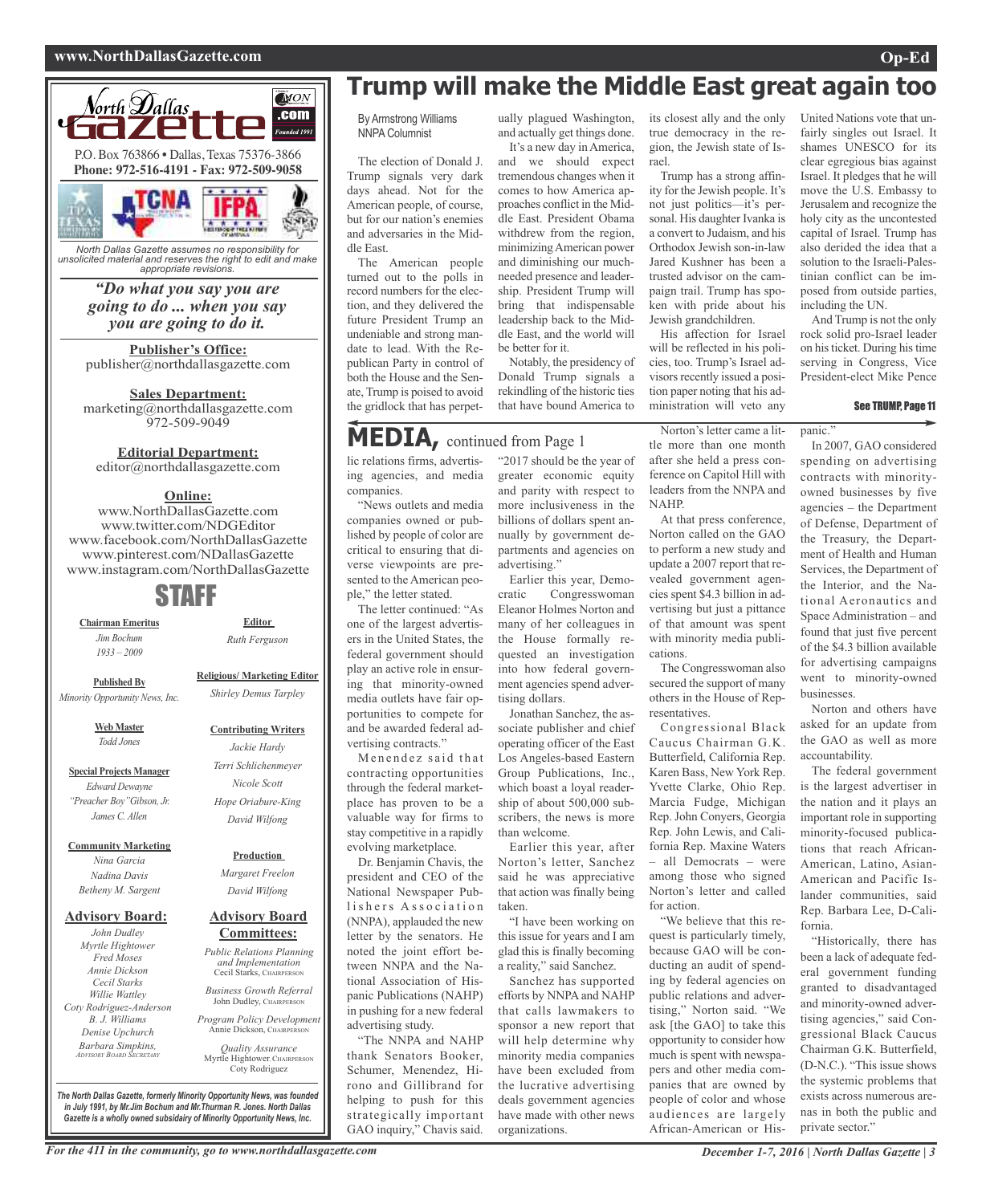# **Are you eligible for new Medicare benefits? Find out today**

Your health needs change from year to year. And, your health plan may change its benefits and costs each year too. That's why it's important to review your Medicare choices each fall. Compare your current plan to new options and see if you can lower your costs or find a plan better suited to your needs. Open Enrollment is the one time of year when Medicare beneficiaries can see what new benefits options Medicare has to offer and make changes to their coverage.

Whether you have Original Medicare or a Medicare



have many of the same benefits and security you have now, including:

• Preventive benefits – including certain cancer screenings – available at no cost to you when provided

by qualified and participating health professionals. The annual wellness visit lets you sit down with your doctor to discuss your health care needs and the best ways to stay healthy.

• Medicare will notify you

about plan performance and the ability to use its online Plan Finder to compare and enroll in quality plans. • In 2017, if you reach the

"donut hole" in Medicare's prescription drug benefit, you'll save 60 percent on covered brand-name drugs and see increased savings on generic drugs while in the donut hole.

It's worth it to take the time to review and compare your Medicare coverage options, but you don't have to do it alone. Medicare is available to help.

• Visit Medicare.gov/finda-plan to compare your current coverage with all of the options that are available in your area, and enroll in a new plan if you decide to make a change.

• Call 1-800-MEDICARE (1-800-633-4227) 24-hours a day/7 days a week to find out more about your coverage options. TTY users should call 1-877-486-2048.

• Review the Medicare & You 2017 handbook. It's mailed to people with Medicare in September and is also available online at Medicare.gov.

• If you have limited income and resources, you may be able to get Extra

Help paying your prescription drug coverage costs. For more information, visit socialsecurity.gov/i1020 or call Social Security at 1-800- 772-1213. TTY users should call 1-800-325-0778.

• Get one-on-one help from your State Health Insurance Assistance Program (SHIP). Visit Medicare.gov/contacts or call 1-800-MEDICARE to get the phone number for your local SHIP.

*This message is brought to you by the U.S. Department of Health & Human Services.*

# **Despite progress, colorectal cancer claims thousands of black lives**

By Dr. Patricia Maryland NNPA Guest Columnist

Few diseases cause as much pain and suffering as cancer. While survivors, activists, policymakers and healthcare professionals have been successful in raising awareness for some types of cancer, others are not as high profile. Among them: colorectal cancer, the second leading cause of cancer-related deaths among men and women combined in the U.S. Even less widely known is the fact that African-Americans have the highest incidence and mortality rates for colorectal cancer.

The disparities are impossible to ignore. African-Americans are about 25 percent more likely than Whites to be diagnosed with this form of cancer, and about 50 percent more likely to die from it. This is particularly troubling when considering that, in many cases, colorectal cancer can be prevented and is highly treatable, if it's detected early, according to the American Cancer Society.

While we're still working to understand why African-Americans are more susceptible to this type of cancer, one of the causes of the disparity in mortality is that minorities lag behind in

screening for colorectal cancer. Researchers at the University of Texas have shown that African-Americans are less likely than White patients to receive a colonoscopy — the most common form of colorectal cancer screening — even when controlling for health insurance coverage and access to quality healthcare providers.

Both patients and providers bear some responsibility for the lower rates of colorectal cancer screening among African-Americans. On the patient side, African-Americans may not know that they are at a heightened risk of experiencing colorectal cancer earlier than other groups. In the African-American community, the share of colorectal cancer cases that occur before the generally recommended screening age of 50 is almost twice as high as among Whites. That's why experts advise African-Americans to begin screening at age 45, five years earlier than other demographics.

But encouraging early and proactive screening is complicated. The invasiveness of the procedure, coupled with fears of pain, often causes African-American patients to rule it out as a preventive measure.

What's more, a lack of access to a physician they trust leads many members of the African-American community to delay this important procedure until it's too late.

In addition, healthcare providers sometimes contribute to the low colorectal cancer screening rates among African-Americans. A recommendation from a physician has been shown to increase the likelihood that a patient will get a colonoscopy, but according to the American College of Gastroenterology, African-Americans are roughly onethird less likely than Whites to get such a recommendation.

These racial and ethnic disparities illustrate the need for a patient-centered, culturally competent approach to healthcare. As with many diseases, a broad range of factors determine a person's risk of developing colorectal cancer. Genetics, family history, personal medical history, diet, weight and physical activity all can have an impact.

That's why healthcare providers must treat each patient in a way that takes into account all of the influences on their health. This includes their race and ethnicity, which in the case of colorectal cancer is a critical factor in determining whether a physician should recommend a colonoscopy, when a patient's screening should start and concerns a doctor should address about the procedure.

Training healthcare professionals to understand the unique colorectal cancer risks of African-Americans, as well as the unease with which many view colonoscopies, is an important step toward increasing screening rates and catching more cases in their early stages. There's also a need for a broader conversation about increased risk and the need for prompt, diligent colorectal cancer screening in the African-American community.

This disease is expected to claim the lives of over 7,000 African-Americans this year alone. It's time to make sure the impact of colorectal cancer is just as widely known as that of other forms of cancer. And it's time to replace misperceptions and fear by embracing a culture of health that puts awareness and prevention first. Fortunately, incidence and mortality rates for colorectal cancer have been on the decline among both African-Americans and other racial groups across the board, but substantial gaps in health

outcomes remain. Healthcare providers and the African-American community must work together to ensure that all patients have and take advantage of the opportunity to access a colonoscopy or other

screening procedure that could save their life.

*Patricia A. Maryland, Dr.PH, is the President of Healthcare Operations and Chief Operating Officer of Ascension Healthcare, a division of Ascension.*



How to Do Business with the City of Irving: **Bidding Construction Projects** 

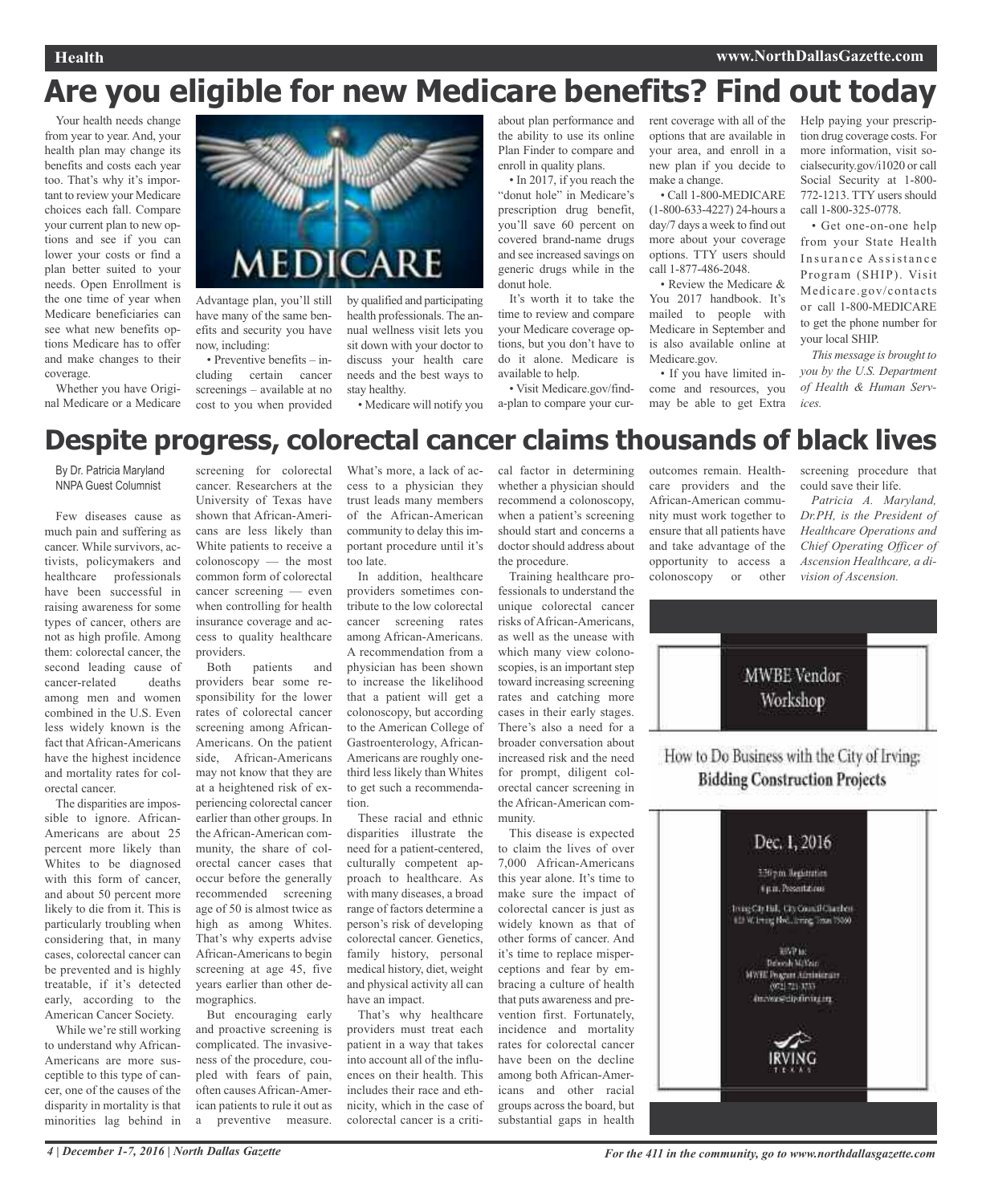### **www.NorthDallasGazette.com**

**Community News**

# **Irving church feeds more than 2,000 families for Thanksgiving**

Dayspring Family Church, located at 618 N. Belt Line Road in Irving, Texas and Sonjia B. Dickerson Ministries reached their goal of providing food boxes to over 2,000 families for Thanksgiving.

Boxes were distributed to churches last Friday, and to individuals and families on last Saturday.

The food boxes included turkeys, chickens, dressing, vegetables, etc., and each

feed a family of seven. Participants who came from all over the DFW Area and as far as Waco, Texas, also received clothing, shoes and prayers.

"Last Saturday was an amazing miracle that could have only been orchestrated by God", says Sonjia B. Dickerson. "We thank God for the opportunity to serve our community and look forward to doing more."

The church has been pro-

than 20 years. Dayspring recting families to Jesus Family Church is also a partner with the North Texas Food Bank.

Dayspring Family Church's Senior Pastor is Bishop Kevin Dickerson, and his wife Sonjia B. Dickerson serves as the Pastor.

The ministry was founded in 1994, and, it is designed to cross denominational, racial and ethnic barriers.

Dayspring Family

Christ and teaching them how to be equipped and available for service in the work of the Lord.

The church also has a food pantry through the North Texas Food Bank and has been servicing residents of Irving for more than 10 years.

For more information about Dayspring Family Church, visit www.dayspringfamilychurch.org.



*Members of Dayspring Family Church display some of the hundreds of turkeys distributed to area families at Thanksgiving.*

### box had enough food to viding this service for more Church is dedicated to di-**Facebook's 'ethnic affinities' is digital racism and it's time to end it**

By Benjamin F. Chavis, Jr. NNPA President and CEO

Racism is a malignant, powerful, and harmful reality for millions of persons of color throughout the world. Here, inside the United States, racism is institutionalized and we have the evidence that this dreadful, racially discriminatory system of oppression now has been digitized thanks to Facebook.

forms, nuances, and modes of racism. I am defining "digital racism" as the deliberate and systematic exclusion and discrimination of people from any Internet access, benefit or policymaking procedure based on race, color, ethnicity, or any other social or cultural factor.

I know when this is read, some of you will be shocked while others will be in some form of denial. Such was the case when I

first coined the term "environmental racism" over 30 years ago. But the truth is the truth. And the truth is therapeutic.

Racial and ethnic cleaning at Facebook is the manifestation of digital racism on one of the most powerful social media platforms in the world. The National Newspaper Publishers Association (NNPA) is opposed to racial and ethnic

See DIGITAL, Page 16

### **ARTS,** continued from Page <sup>1</sup>

Mayor Pro Tem Erik Wilson asked.

We must oppose all

While the funds were not for programming, city staff advised that it would indeed come from maintenance, and that city-owned facilities were currently sitting on an approximately \$7 million inventory of maintenance needs.

Wilson spoke firmly against making the move, but it received support from eight council members and passed.

This week, those smaller arts organizations got their first bit of communication from the city in regards to receiving the funds set aside. Teresa Wash is the executive director of TeCo Theatrical Productions, Inc. and said she received an email from Griggs on Monday to get the ball rolling on the process.

"(Griggs) said he is prioritizing a meeting with the cultural affairs commission to finalize the program," Wash said. "Then he will meet with our board to give us an update fairly soon, so we're hoping by the end of the year we will have guidelines and know a bit more about how that funding is going to be rolled out.

"For organizations like ours, non-city-owned facilities could use this money to reduce construction debt or a number of other maintenance, if you will, responsibilities as it relates to our facilities."

Wash said that the organizations in question will be required to file applications for the grants, outlining how their need fit into the scope of purpose for which the funds were set aside.

"There are four arts organizations that are eligible, but of course we won't know until the application process who applies for the

money," Wash said. "I would suspect that all four of us will apply, but that's just an assumption I would be making."

At the time of the ATTPAC request, there were numerous voices in the Dallas arts community who felt that the money would be better spent across a wider swath of the Dallas arts scene. While many were disappointed in the ultimate decision to go forward with the ATTPAC's bailout and its \$15 million price tag, some smaller organizations will see a benefit after all.

"I really appreciate Dallas looking at funding in a more equitable way," Wash said. "There are a lot of resources available for cityowned facilities, but this is the first time that funding has been available for those organizations that did not need the help of the city to renovate or build their theaters.



*Area families file into the event, where in addition to food, Dayspring Family Church members distributed clothing an other essential items for the holidays.*



*For the 411 in the community, go to www.northdallasgazette.com*

*December 1-7, 2016 | North Dallas Gazette | 5*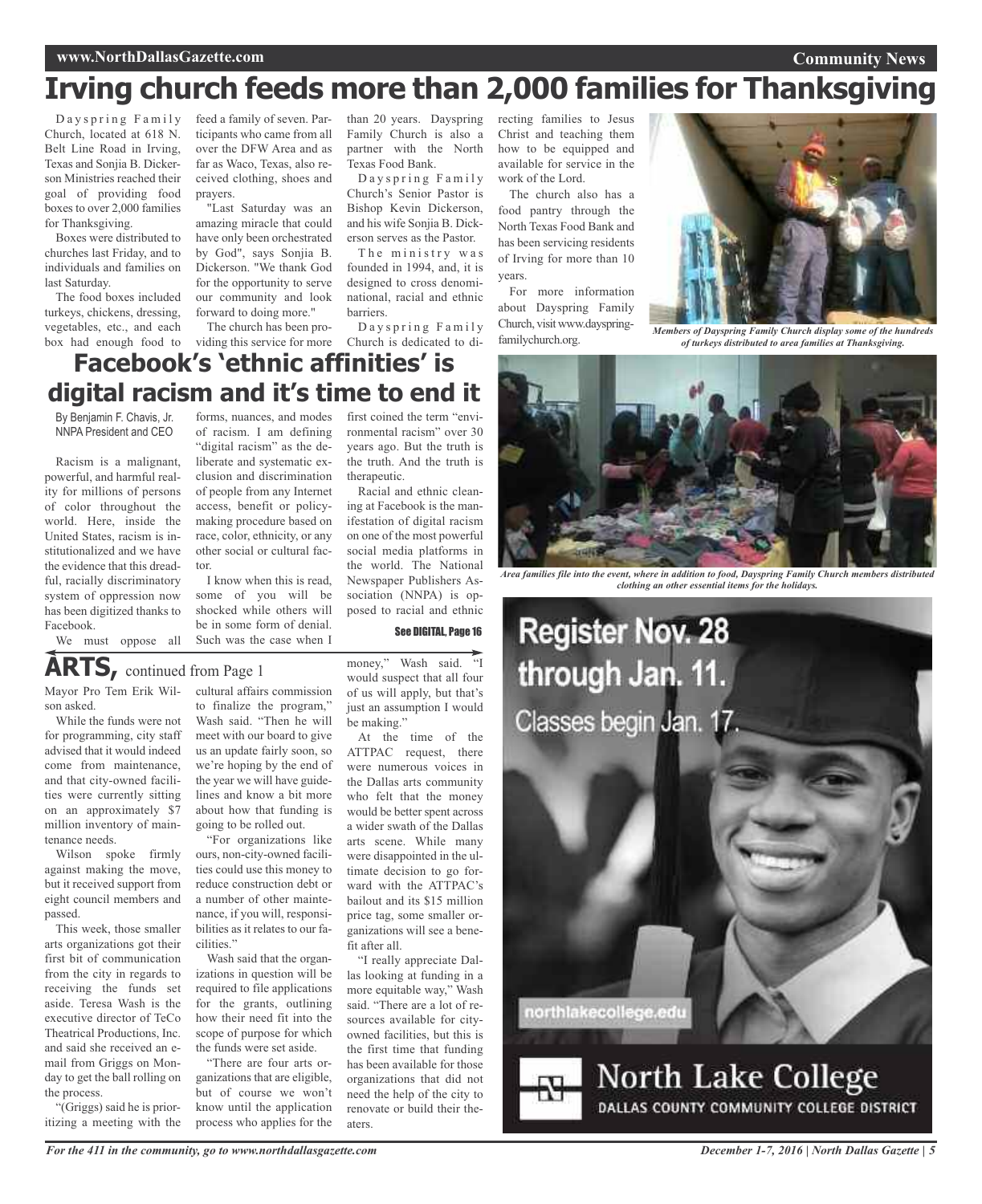### **Education www.NorthDallasGazette.com**

Dallas ISD is hosting its first-ever districtwide showcase of school offerings at this Saturday's Discover Dallas ISD Fair at Ellis Davis Field House, 9191 S. Polk St.

Discover Dallas ISD will highlight the wide range of education options available to Dallas families.

"In North Texas, our schools offer more educational options than are available anywhere in the Metroplex, and we have a track record of improving graduation rates and preparing students for college and careers," said Stephanie Elizalde, Dallas ISD chief of School Leadership. "We



want parents to see and experience what our schools are doing to put more students on track for academic and career success."

Here is more information on the first-of-its-kind event.

**What schools will be represented at Discover Dallas ISD?**

Representatives from all 228 district schools will attend to meet and talk with parents, share printed information and answer questions. Subject area experts representing the various programs and services offered by the district will host information booths to help parents select the program or school that best fits their child.

### **What is the purpose of Discover Dallas ISD?**

By bringing together under one roof all of the options Dallas ISD offers students, the event will equip parents with knowledge about the many different

types of schools and academic programs available for their children.

### **What programs will be highlighted?**

The following programs are among those that will be highlighted at Discover Dallas ISD:

• Pre-K;

• Personalized Learning Schools;

• STEM/STEAM Schools; • Early College High Schools and Collegiate Academies;

• Dual Language Schools; • Magnet Schools;

• Single-Gender Campuses;

• Montessori Schools;

•International Baccalaureate schools;

#### • Neighborhood schools. **When and where is Discover Dallas ISD?**

The Discover Dallas ISD Fair is from 9 a.m. to 4 p.m. on Saturday, Dec. 3.

Elementary schools will be featured at Ellis Davis Field House, 9191 Polk St., and secondary schools will exhibit at the nearby STEAM Middle School at D.A. Hulcy, 9339 S. Polk St.

To ensure adequate parking and to provide families sufficient time to visit booths and collect information, it's suggested that families attend the fair according to the fol-

lowing schedule:

• 9 a.m. to 12:30 p.m. Families with last names A-L

• 12:30 to 4 p.m. Families with last names M-Z

### **What else will Discover Dallas ISD feature?**

The fair will also feature demonstrations of career and technical and STEM programs like robotics and culinary arts as well as the district's outstanding fine and performing arts programs.

To learn more about the Discover Dallas ISD Fair, visit www.dallasisd.org/discoverdallasisd, or call (972) 925-3959.

# **Collin College professor honored for work in humanities**

Collin College Professor of Communication Studies Sherry Rhodes, of McKinney, has been honored with the Community College Humanities Association Distinguished Humanities Educator Award for the group's southwestern division. Rhodes received the award at the group's annual conference in November.

The Community College Humanities Association is dedicated to preserving and strengthening the humanities in two-year colleges and draws professors across many disciplines to present at its conferences. It is the only national organization of its kind for two-year colleges.

Rhodes is a member of CCHAand has co-presented Reader's Theatre workshops at both CCHA regional and national conferences. Each workshop has focused on creating awareness about social and political issues that affect women. This year, the

workshop focused on The Dignity Initiative, a districtwide campaign at Collin College to stop violence against and oppression of women.

"It is just such an amazing honor to be recognized for my work, not only at the college as an instructor, but also for the Dignity Initiative," Rhodes said. "I am absolutely passionate about the Dignity Initiative and our efforts to stop violence against women. To be recognized

for that is just such a blessing."

Collin College serves more than 53,000 credit and continuing education students annually and offers more than 100 degrees and certificates. The only public

college in the county, Collin College is a partner to business, government and industry, providing customized training and work force development. In addition, the college operates the Collin Higher Education Center,

which serves 3,100 additional students each year in partnership with The University of Texas at Dallas, Texas Woman's University, Texas A&M Commerce, Texas Tech and the University of North Texas.

| Game # | Game Name / Odds                                          | Ś.   | <b>Official</b><br><b>Close of</b><br>Game | End<br>Validations<br>Date |
|--------|-----------------------------------------------------------|------|--------------------------------------------|----------------------------|
| 1708   | Queen of Spades<br>Overall Odds are 1 in 4.46             | \$2  | 2/1/17                                     | 7/31/17                    |
| 1788   | <b>Triple the Money</b><br>Overall Odds are 1 in 4.29     | \$2  | 2/1/17                                     | 7/31/17                    |
| 1763   | <b>Wild Cash</b><br>Overail Odds are 1 in 3.47            | \$5  | 2/1/17                                     | 7/31/17                    |
| 1791   | Texas Rangers"<br>Overall Odds are 1 in 4.05              | \$5  | 2/1/17                                     | 7/31/17                    |
| 1792   | Houston Astros"<br>Overail Odds are 1 in 4.05             | \$5  | 2/1/17                                     | 7/31/17                    |
| 1719   | The Big Money Super Ticket"<br>Overall Odds are 1 in 3.45 | \$10 | 2/1/17                                     | 7/31/17                    |
| 1745   | \$500,000 Money Mania<br>Overall Odds are 1 in 1.00       | \$20 | 2/1/17                                     | 7/31/17                    |

attment PLAY RESPONSIBLY For hits with a gardeng perbors, nepparatiling any, the SOM Times Littley Downloader All rights termined



# **Jarvis Christian College freshman crowned National Top Model**

HAWKINS, TEXAS -- Jarvis Christian College freshman Natasha Coleman-Ball recently was crowned National Top Model in the National American Miss Pageant in Anaheim, California.

Along with the title, Natasha also received a cash scholarship and her photos

will be featured in Pageantry magazine and also in National American Miss promotional brochures.

For her community involvement, Natasha -- a Business major and also Miss Pre-Alumni -- will work with the U.S. Marine Corps Reserve Toys for Tots program and participate in fundraising for St. Jude Children's Research Hospital and Breast Cancer Awareness.

A resident of Upper Marlboro, Maryland, Natasha qualified for the national competition after winning the state title of Miss Maryland Teen in August.

## **SMU grad awarded Marshall scholarship**

(SMU) – SMU graduate Rahfin Faruk has received a prestigious Marshall Scholarship. The highly selective scholarship is awarded each year to up to 40 intellectually distinguished Americans to advance knowledge in the scholars'chosen fields and to promote understanding of

Britain. Faruk earned Bachelor's degrees from SMU in economics, political science, public policy and religious studies in 2015, graduating summa cum laude. A President's Scholar, he was selected to serve as the voting student member of the SMU

Board of Trustees. He led the University's student newspaper, The Daily Campus, and the Tower Center Student Forum, where students examine politics and public policy. In 2014 he was one of only 59 U.S. college students awarded a Truman Scholar-See SMU, Page 7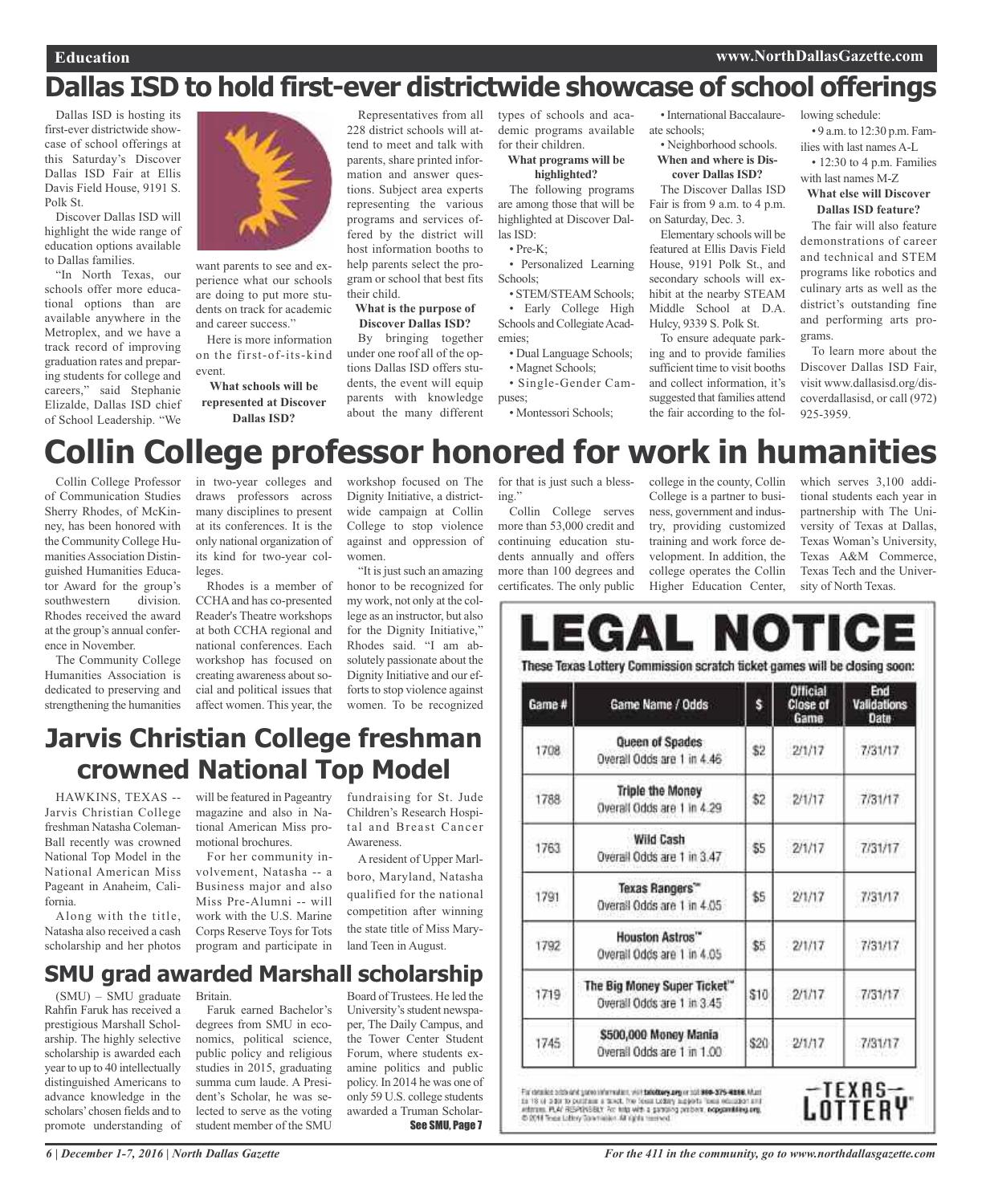# **Teen conference for girls planned in Irving**

Girls in middle school and high school are invited to register for the 2017 Imagine You! Conference, which will be held on Saturday, Feb. 25 from 8:30 a.m. to 1 p.m. at Lively Pointe Youth Center.

This conference is aimed at promoting a positive selfimage and enriching the

personal development of vided and participants will today's young women. Topics will include health and wellness, overcoming and preventing bullying, and entrepreneurship.

Girls will also learn to shop on a budget and sharpen negotiation skills as they visit the fashion thrift shop. Lunch will be proreceive valuable information and free giveaways.

Admission to the Imagine You! conference is free, but spaces are limited. Registration is on a first come, first served basis.

For more information, please call 913-735-3717.

dents are, like Wilcox, new in town. Those transplants have helped make Plano remarkably diverse. About 43% of residents are nonwhite, and 80 languages are spoken in its well-regarded schools.Almost 95% of high school graduates pursue higher education. Last year, Plano High's robotics team even went to a world cham-

pionship event.

While Plano has an eye on the future, it's also embracing its past. The city's Great Update Rebate program offers up to \$5,000 for renovations to moderately priced homes 35 years and older. Down- town, which had lost much of its charm after World War II, is a destination again. Galleries and restaurants line the brickpaved streets, and there's a new outdoorstage in McCall



# **Money Magazine names Plano #3 among Best Places to Live in the U.S.**

What do you see when you look up at Plano's western sky? Lots of cranes and the constellation of office buildings they're planting on the horizon.

Thanks in part to corporate tax incentives, Plano is already home to J.C. Penney and Frito-Lay, as well as a regional hub for Bank of America, PepsiCo, Cigna, and Intel. They'll be getting new neighbors soon, with Toyota moving its North America headquarters in next year and Liberty Mutual, JPMorgan Chase, and Fannie Mae importing part of their operations. With 200,000 jobs and another 20,000 expected within five years, Plano isn't just living up to its nickname, "A great place to do business." It's giving Dallas, 20 miles south, a run for its corporate money.

What makes Plano a great place to work is that it's also a great place to live and raise a family. It has the lowest crime rate of any Texas city and some of the lowest taxes in the region. On a \$301,850 home (the median in 2016), the annual property tax is about \$6,000.

Tre Wilcox moved from Dallas to Plano last year because he thought his daughter, Alexis, 15, would flourish right along with his cooking-class business. "Kids play in the streets until the lights come on," says Wilcox. "If Alexis forgets her key, the neighbors always let her stay in their house until I get home. There's definitely that sense of community."

That's even more remarkable given that many resi-

# **Irving seeks volunteer to fill ICVB Board vacancy**

The City of Irving recently opened applications for its Convention and Visitor's Bureau Board as the result of a vacancy. Interested applicants must be a registered voter and have been an Irving resident for at least one year. Applications will be accepted through Wednesday, Nov. 30, 2016, and interviews will be conducted Tuesday, Dec. 6, 2016.

The ICVB Board is composed of a 25-member board of directors, which consists of 13 voting members and 12 nonvoting members, three of which



are ex officio members. ICVB Board meetings are held the fourth Monday of each month at 11:45 a.m. at a pre-announced Irving location. The board of directors makes recommendations to the City Council about convention facilities,

assists with attracting visitors to the city and hires the ICVB executive director. It is a policy-making board.

Interested members of the public can apply online at w w w . s r v c h webapp3/boards\_commissions\_admin/Default.aspx.

Park.

"We have 300,000 residents, but I'm always running into people I know," says Stacey O'Mahony, a middle-school teacher. "I feel like Plano is the largest small town in America."



North Dallas Gazette is the fastest growing destination for DFW svents, with more than 45.000 monthly enline readership, 10,000 weekly newspaper circulation, and 10.000 weekly acwsietter readership! Partner with North Dailas Gazette, and let us get the word out about your upcoming event!





### **NOTICE TO PROPOSERS**

Prospective vendors or their representatives may obtain an electronic PDF format of various Procurement Proposal documents online from the Dallas ISD website homepage at http://www.dallasisd.org/at the "Supplier Opportunities" link.

Suppliers are encouraged to register with Dallas ISD. The registration link is located on the Procurement Services / Supplier Opportunities page at http://www.dallasisd.org/Page/17251.

### \*MWBE POLICY ENDORSEMENT\*

Dallas ISD is committed to the ideals of equal opportunity in all its business endeavors. It is the goal of Dallas ISD that at least 30% of the work performed under each contract will be provided by minority or woman-owned business enterprises.

For the 411 in the community, go to www.northdallasgazette.com December 1-7, 2016 | North Dallas Gazette | 7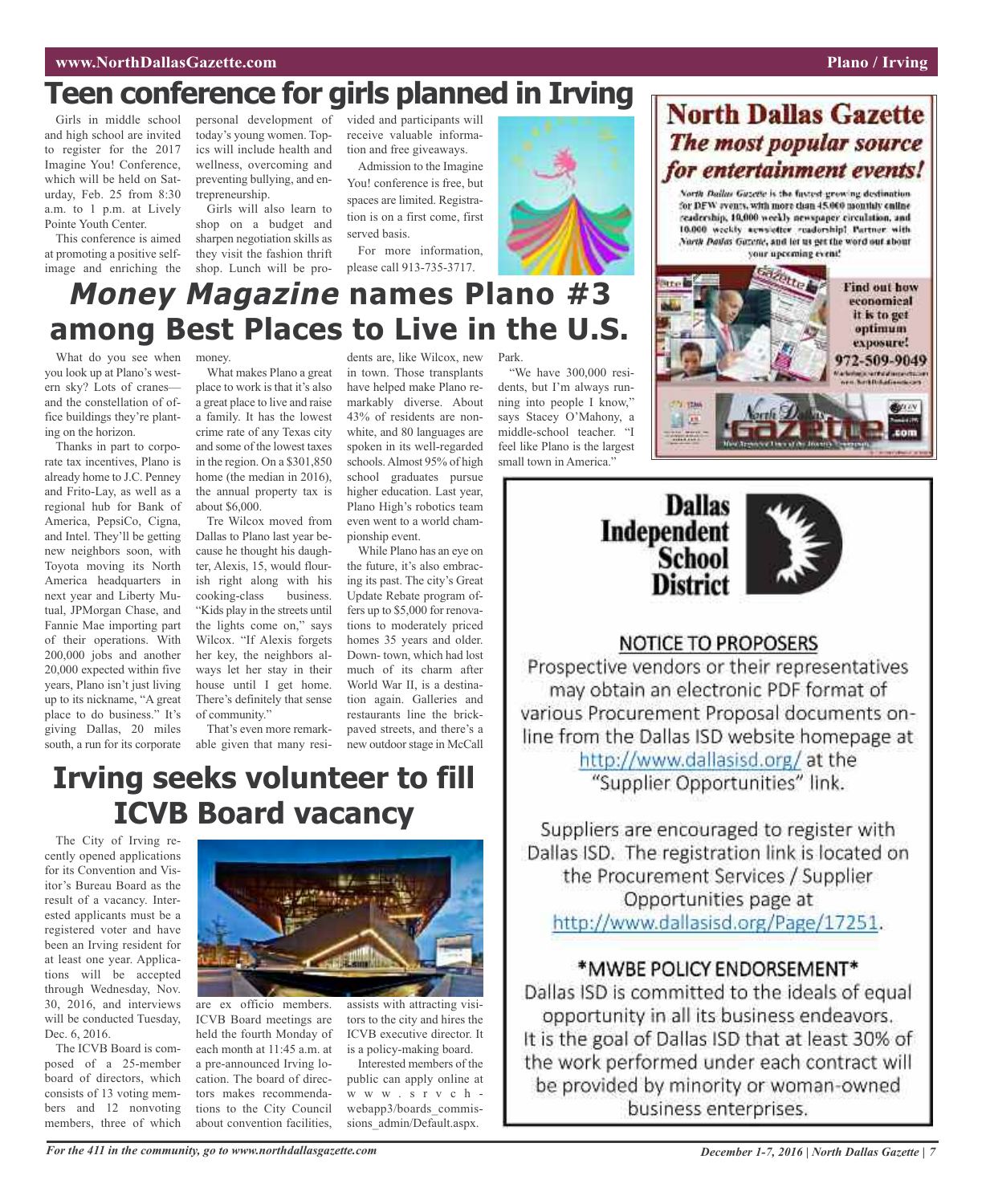### **Community Briefs**

### **ADDISON Addison hosting two toy drives**

This year Addison is sponsoring two toy drives, one that benefits Addison children and one that benefits the entire North Texas area. For many years, the Addison Fire Department has been collecting toys for Toys for Tots. Last year, they were able to donate 63 overflowing boxes of toys and bikes to children throughout North Texas. Residents can contribute to the Fire Department's efforts by bringing a toy to the Resident Open House on Dec. 4 or donating at any municipal building, except the Police Department.

The Police Department is launching a new campaign this year called Santa Cop, which is specifically focused on collecting toys for Addison children in need. Donations for Santa Cop can be made in the lobby of the Police Department or at the WaterTower Theatre.

If you would like to serve as a drop off location for Santa Cop donations or need more information, please contact Lt. Keith at dkeith@addisontx.gov.

### **CARROLLTON Free old fashioned Christmas at A.W. Perry Homestead**

As the cold weather begins to blow through Car-



rollton, it brings with it celebrations and traditions for Christmas. Enjoy an oldfashioned Christmas evening at the A.W. Perry Homestead Museum (1509 N. Perry Road) for free from 6 to 8:30 p.m. on Friday, December 2. Informal tours of the historic home throughout the evening. Bring the kids for an oldfashioned carriage ride, making tree ornaments, or to play in the small farm animal petting zoo. Indulge in cookies and hot chocolate as you listen to Victorian carolers strolling the grounds spreading holiday cheer. For more information, visit cityofcarrollton.com/museum or call 972-466-6380.

### **Metrocrest Resale Store requesting donated goods** The holiday season is

upon us and Metrocrest Services needs your help.

### **SMU,** continued from Page <sup>6</sup>

ship, which recognizes "change agents" who are committed to public service.

As a Marshall Scholar, Faruk will pursue Master's degrees in development finance at the University of Reading and in comparative social policy at the University of Oxford. He intends to focus on financial inclusion, ensuring that individuals, particularly the most vulnerable, and businesses have access to useful and affordable financial products and services that meet their needs in an ethical and sustainable way.

"I am incredibly humbled to receive this opportunity to study in the United Kingdom and thank the British people for this scholarship," Faruk said. "My life's goal is to create an economically and financially inclusive world, which I believe can beget socioeconomic progress in critical areas like education, health and housing. With the support of the Marshall Scholarship, I will explore how different technologies, models and approaches can transform painful paradoxes – like the poorer you are, the more you pay – for billions of people."

SMU nominated Faruk for the Marshall Scholars program, which was established

Midway Road, Suite 207) generates about 13 percent of overall income each year for the nonprofit, benefiting local families in need. The store relies solely on the community to donate clothes, household items, furniture, and more. Metrocrest Services encourages you to clean out your closets and garage, and donate your unwanted items to Metrocrest Resale. Any and all donations are appreciated and items that cannot be sold are recycled. Donations are accepted Monday through Saturday from 10 a.m. until 6 p.m. at the rear of the building. To request pick up of your donations, call 972-250-1900. For more information, visit metrocrestservices.org.

Metrocrest Resale (2661

### **GARLAND Jingle Bell 5k Run**

Lace up your holiday running shoes for the 8th Annual Jingle Bell Run. The Naaman Forest High School Class of 2019 will host the event at 8 a.m. Saturday, Dec. 10, at the Downtown Garland Square. Participants can preregister online or on the day of the race.

After the race, stick around to shop at vendor booths along the square until 2 p.m. Guests can also support the Garland Pet Adoption Center by donating items from Garland An-

World War II. Faruk is SMU's second Marshall Scholar; the first at SMU was Rebekah Hurt in 2005. "We're so pleased that Rahfin's exceptional achievements have been recognized by the Marshall Aid Commemoration Commission," SMU President R. Gerald Turner said. "Rahfin is an SMU world changer. While excelling in multiple rigorous majors, he left a substantial mark of leadership on campus and in our community. We expect that, as a Marshall Scholar, he will serve as a

in 1953 by the British government to express thanks to the United States for Marshall Plan aid received after make a difference."

Faruk, who grew up in Richardson, Texas, currently works in Washington, D.C., as a consultant at FSG, a nonprofit social impact consultancy that helps organizations across sectors better engage with society. He also has worked at the Woodrow Wilson International Center for Scholars in Washington as a research assistant to Jim Hollifield, director of the John G. Tower Center for Political Studies at SMU and professor of International Political Economy in Dedman College of Humanities and Sciences.

imal Services' holiday wish Learn more at Garline to submit applications is Monday, Nov. 21. The parade begins at 12:30 p.m.

landTX.gov.

list.

**Pancakes with Santa** Mark your calendars for a morning of holiday fun and endless pancakes. The Kiwanis Club of Garland and the Citizens Fire Club of Garland will host Pancakes with Santa from 7 a.m. to noon Saturday, Dec. 10, at the Central Fire Station, 1029 Austin St. Cost is \$6 per person and includes all the pancakes you can eat, sausage, milk or coffee, and a photo with Santa and Mrs. Claus! Tickets can be purchased at the event or in advance by emailing Bailey-Hebert@att.net.

### **LEWISVILLE Call for volunteers for annual Old Town Holiday Stroll**

The City of Lewisville is now accepting volunteer applications for the annual Old Town Holiday Stroll scheduled for Saturday, Dec. 3, 8 a.m.-8 p.m. to 6 p.m. The market is being organized by Four Seasons, the company behind multiple successful farmers markets in North

Volunteers are needed for various event activities, especially parade route assistance. To learn more about the different volunteer o p p o r t u n i t i e s, v i s i t www.signup.com/go/7o6y1h.

Applications for the Huffines Auto Dealerships Lewisville Christmas Parade are available online at cityoflewisville.com. Dead-

# your mark

make

strong ambassador for our country and continue to

> **Proud Makers of Famous Kraft Heinz Brands** 2340 Forest Lane Garland, Texas 75042 Apply Today

> > www.kraftheinzcompany.com

We are Hiring at

The Kraft Heinz Company

Garland



Texas.

at Cowan Street, and will travel east on the west bound side of Main Street toward Old Town Lewisville, following Church Street to Mill and then turning right and heading south to Purnell. Prime viewing areas will be set up along Church Street in the downtown corridor.

Along with the parade, highlights of Holiday Stroll activities from 1 to 6 p.m. include community performances, holiday activities, photos with Santa, interactive children's games, Santa Paws Village, and the Lewisville Lights! Old Town lighting ceremony. New this year is the addition of the Holiday Stroll Farmers Market. It will be located on Charles Street and will be open from noon

### **RICHARDSON Volunteers needed for Santa's Village**

With less than two weeks until opening, Santa's Village is critically short on volunteers! It takes more than 100 volunteers a night to bring the Village to life. While many of the individual buildings are staffed by specific organizations and corporate sponsors, individual volunteers are needed to greet attendees, keep the lines outside the houses moving and spread holiday cheer. Shifts are 3 1/2 hours each evening.

Any individuals or groups wishing to volunteer should visit www.cor.net/santasvillagevolunteers and fill out the volunteer request form. Volunteers must be at least 16 years of age and volunteers under 18 must have parental permission before volunteering. For more information, contact Lisa Carter at 972-744-4587.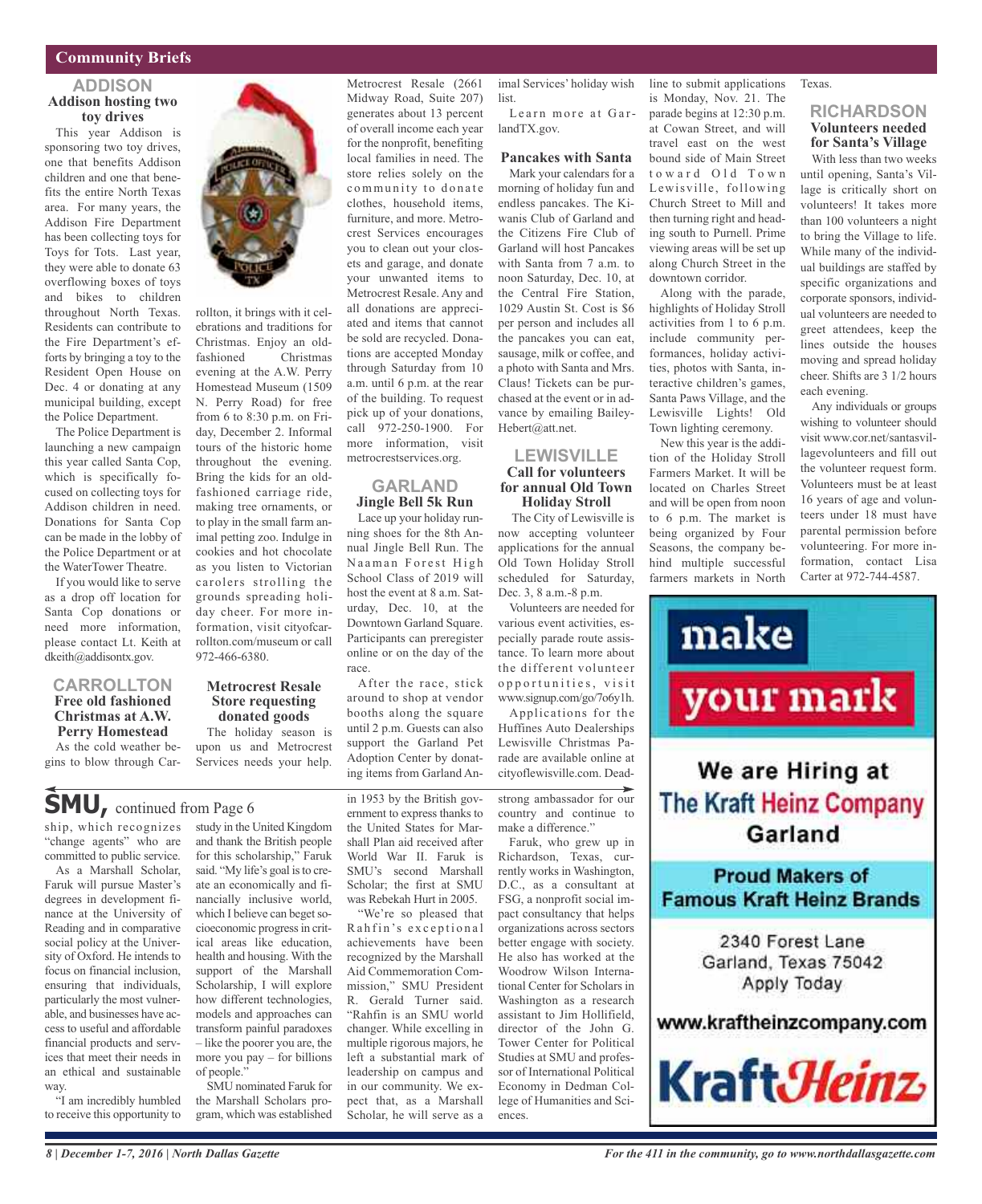# **TeCo marks 11 years of Langston Hughes' Black Nativity**

Each year, TeCo Theatrical Productions invites a new director to bring a fresh perspective to its celebrated holiday production of *Black Nativity* by Langston Hughes. This year nationally touring artist Lisa B. is at the helm of the artistic staff.

Lisa B. is a talented actress, director, acting coach and producer who trained at Texas Tech University and holds a BBA in Management and an MBA in Entrepreneurship.

She has worked exten-



*Lisa B. is directing TeCo's Black Nativity this year.*

sively in regional and urban theaters across the country sharing the stage with

celebrities such as Kim Fields, Tyson Beckford, Tisha Campbell-Martin and Angie Stone to name a few. Her select directing credits include *The Greatest Doubt* (Potter's House Ft. Worth), *Men & Parts and Conflict & Resolution* (Ginesys Productions), *Wonderful World* (Soul Rep Theatre), *Puberty* (Bishop Arts Theatre), *A Raisin In The Sun* (Sankofa Players Theatre), and a national tour of *By Any Means Necessary* staring Tisha Campbell-Martin from the hit TV show Martin (Marvelous Ent.). Lisa is also a well-versed businesswoman who serves as President/CEO of 4U Entertainment and she also holds a Real Estate Broker License.

Under Lisa B.'s directorship, Black Nativity will be rich in movement infused with colorful dialogue and led by insightful narrative wrapped in gospel songs and folk spirituals.

Since its first stage performance in 1961 on Broadway this story has become a family tradition not only in the African-American community and a staple in professional theatres across the country.

Michael Hubbard returns this year as Musical Director with a powerful ensemble of soloists and professional artists who reside here in the Dallas/Ft. Worth area. The performance will also feature students from W. E. Greiner Arts Magnet Middle School theater department.

*B l a c k N a t i v i t y* b y Langston Hughes previews

Thursday, Dec. 8, 2016 at 7:30 p.m. at the Bishop Arts Theatre Center and all seats are \$12.

Tickets are \$18 in advance and \$22 at the door and can be purchased by calling (214) 948-0716 or by visiting www.bishopartstheatre.org. Discounts are available for groups of 15 or more.

Free parking is available along Tyler and at the corner of 10th & Tyler behind Grace Temple Baptist Church.

## **Rover Dramawerk opens 17th season with Things My Mother Taught Me**

Rover Dramawerks kicks off their 17th Season with the comedy, *Things My Mother Taught Me* by Katherine diSavino. Performances will be at Rover's theatre in Plano, located in Ruisseau Village at 221 W. Parker Rd, Suite 580, at the northwest corner of Parker and 75. Performances run Jan. 12 through Feb. 4, 2017 on Thursdays and Fridays at 8 p.m. and on Saturdays at 3

p.m. and 8 p.m.

When Olivia and Gabe (played by Shauna Holloway and Ben Scheer) move into their first apartment together, everything that can go wrong does go wrong: from both sets of parents (Joe Porter and Ivy Opdyke, and David Noel and Nancy Lamb) arriving to help them move to their moving van being stolen. Combine all this with a surly

building super (Martin Sinise) and the young couple finds themselves asking: Is this really how we want to start our lives off together?

Rover's Artistic Director Carol M. Rice serves as director and costume designer, and Darcy Koss is stage manager. Set design is by Abigail Kipp-Roberts, with lighting design by Maxim Overton and sound design by Jason Rice. Props are de-

signed by Kristin M. Burgess. Thursday, Jan. 12 is Pre-

view Night, with all seats \$10.00 in advance online or "pay-what-you-can" at the door. Following the show on Friday, January 13, Rover will host their First Friday INSIDERS reception, where patrons can meet the cast,

director, and designers. Tickets for this performance are \$32.00. All other tickets for *Things My Mother Taught Me* are \$22.00 Friday and Saturday nights and \$16.00 on Thursdays and matinees.

Tickets for *Things My Mother Taught Me* may be ordered online at

www.roverdramawerks.com and season tickets are now on sale for Rover's 17thSeason, including seven mainstage shows and two new works festivals.

For more information about Rover Dramawerks, please visit them online at www.roverdramawerks.com or call 972-849-0358.

# the a "Mixed Nuts" Holiday at DCT! Enjoy the Peanuts Gang and the timeless Nutcracker classic with your family! KATHS BURNS THEATRE OF PAPPERY ACTS NOV 18 – DEC 21 NOV 18 - DEC Ages 5 and un Aces 4 and 10 FLESHOW O RESHE for Sizioni BALASTANIEN FIELD APROXIMENTATION TICKET PRICES START AS LOW AS \$17,00, GET YOURS TODAY! **DALLAS** 5938 Skillman **CHILDREN'S** dct.org **0 NW Hwy.**<br>Dallas, TX 75231 **THEATER** 214-740-0051  $0000$

### **DTC's A Christmas Carol now on stage**

Dallas Theater Center's hit production of the holiday classic *A Christmas Carol* returns to the Dee and Charles Wyly Theatre. DTC's Diane and Hal Brierley Resident Acting Company member Sally Nystuen Vahle (Medea, Clybourne Park) will be DTC's first female to play Ebenezer Scrooge in the classic tale that follows a magical journey of hope and redemption.

*A Christmas Carol* began on Wednesday, Nov. 23 with a Pay-What-You-Can performance and will through Wednesday, Dec. 28. Press Night will be Wednesday, Nov. 30 at 7:30 p.m. Tickets to A Christmas Carol are on sale now at www.DallasTheaterCenter.org and by phone at (214) 880-0202.

"This year's production of *A Christmas Carol* is the classic story we all know and love; the story of Ebenezer Scrooge, a human being fallen from grace, who rediscovers humanity, tolerance and our collective re-

sponsibility to our fellow man and woman," said Director Steven Michael Walters. "But this year, Sally Nystuen Vahle - who I believe is one of the greatest actors working in the American Theater today - will play cranky, old Scrooge. And I promise you, she will not disappoint. Given the times we live in, watching a woman in a position of power find redemption is every bit as palpable as the more traditional route; and it's every bit as true to the essence of what A Christmas Carol is all about."

Joining Vahle in the cast are Diane and Hal Brierley Resident Acting Company members Adam A. Anderson (*All the Way, King Lear*) as Beau/Undertaker's Man; Chamblee Ferguson (*Deferred Action, All the Way, A Christmas Carol 2015*) as Mr. Fezziwig/Mr. Dilber; Tiana Kaye Johnson (*Dreamgirls, The Mountaintop, The Book Club Play*) as Ghost of Christmas Past; Liz

*Do you have an upcoming event? Contact NDG Entertainment at marketing@northdallasgazette.com*

Mikel (*Bella: An American Tall Tale, Romeo and Juliet, A Christmas Carol 2015*) as Ghost of Christmas Present/Mrs. Fezziwig and Alex Organ (*Constellations, Dreamgirls, All the Way*) as Bob Cratchit.Additional cast members include Cameron Cobb (*A Christmas Carol 2015*) as Topper/Old Joe; Joseph Holt as Second Gentleman/Musician; Lydia Mackay (*A Christmas Carol 2015*) as Marley/Young Marley and Gabrielle Reyes (*Bella: An American Tall Tale, Dreamgirls*) as Young Scrooge/Lucy.

DTC is continuing the partnership with North Texas Food Bank for the ninth consecutive year. During performances of A Christmas Carol, DTC will provide a location in the Wyly lobby for patrons to donate canned goods. Last year, DTC presented more than \$138,000 to NTFB, providing more than 414,000 meals for those in need across North Texas.

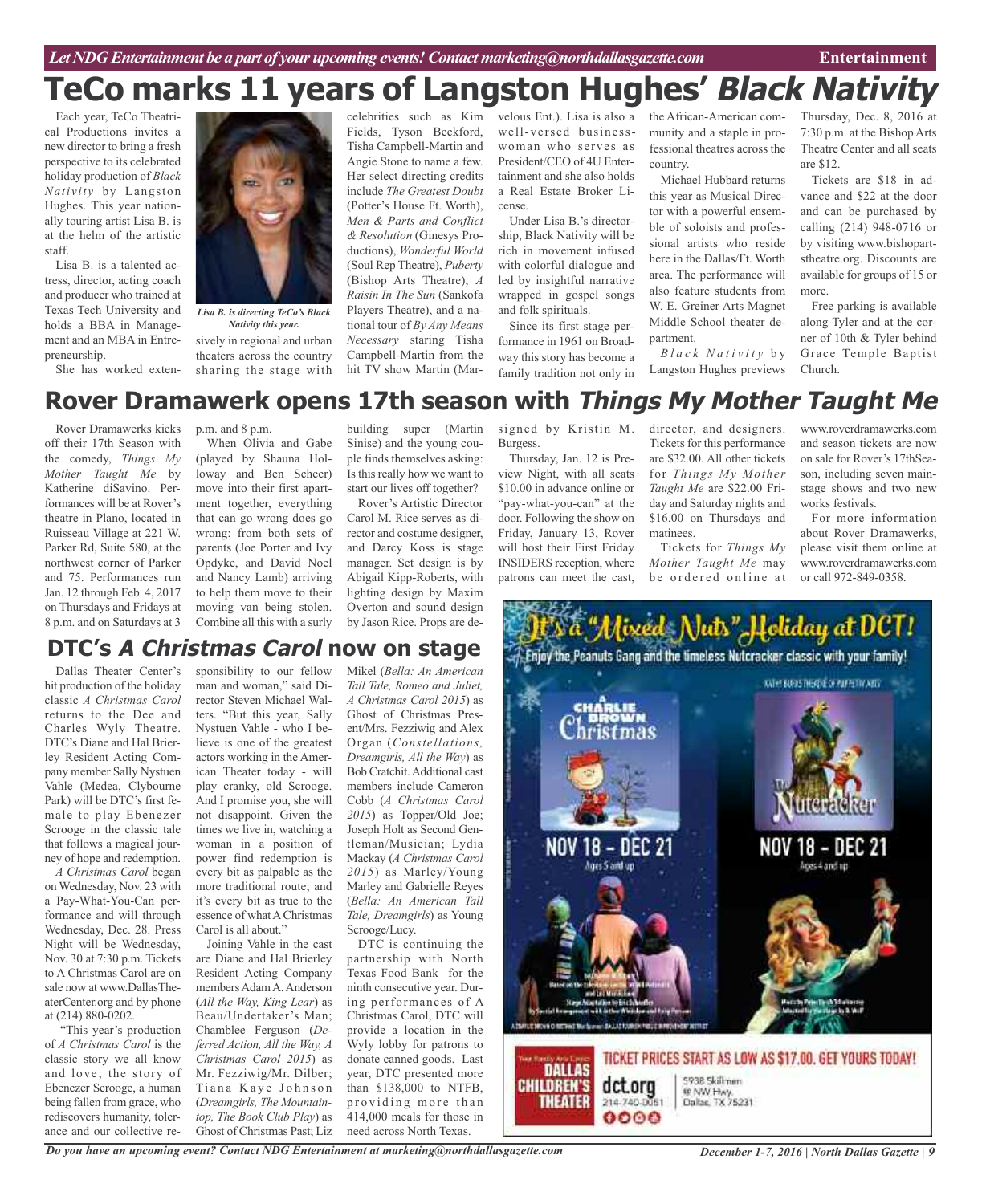# **Black on Black Mingle & Jingle by Dallas Black Dance Theatre to kickoff holiday fun**

The Dallas Black Dance Theatre (DBDT) brings you a holiday party like no other. Join the dancers and staff for Black on Black – a full dance and holiday experience they promise will bring good tidings and cheer on Friday and Saturday, Dec. 9-10.

It all takes place in the creative space of DBDT's studios, 2700 Ann

Williams Way in the Dallas Arts District. Enjoy the artistry, creative talents and innovative works choreographed by DBDT and DBDT: Encore!.

The schedule for the festivities are:

 $\cdot$  6:30 p.m. – Mingle at the reception with complimentary light bites and cocktails

• 7:30 p.m. – Enjoy the ography talents.

choreography and talented performances of DBDT & DBDT: Encore! DBDT dancers Claude Alexander III, Kayah Franklin, Sierra Jones, Keon K. Nickie, Zion Pradier, Sean J. Smith, Jasmine White-Killins, Christen Ashley Williams, McKinley Willis and Kimara Wood will showcase their chore-

RaeLynn and A.B. Quintanilla y Elektro Kumbia, and a fireworks display. Entertainment is presented by the David M. Crowley Foundation. Savvy Shields, Miss America 2017, will be available for photos and autographs. Santa Claus will also be available for free photos.

8:30 p.m. – Jingle at the free after-party with DBDT dancers and a live DJ. Take home holiday memories from their photo booth or a caricature sketch.

Leave the kids at home because you must be 21 years and older to attend this holiday party. For tickets and more details visit DBDT.com



### **Fireworks and performances expected to attract thousands to ATTPAC** be treated to performances by

More than 550,000 energy-efficient LED holiday lights, totaling 35 miles in length, will dazzle crowds during the Reliant Lights Your Holidays event on the AT&T PerformingArts Center campus on Saturday, Dec. 3, 2016.

Local dignitaries will flip the switch to illuminate the

display of lights across the Center's campus and its 43 trees in Sammons Park. That will also ignite a spectacular fireworks display over the Center.

The lighting display is a continuation of the three-year sponsorship by Reliant at the AT&T PerformingArts Center. Those in attendance will

# **AHJEL,** continued from Page <sup>2</sup>

despite her illness. Aura must learn to deal not only with the pain of her disease, but with her own shame and insecurity because of it, while struggling to be successful in the world of corporate advertising.

Eddie Ryder, is a recent immigrant from Abaco, Bahamas, who left his mother on the island to come to the U.S. with his philandering father. Tall, handsome and wild-haired, Eddie easily follows in his father's womanizing footsteps until he begins to stop seeking his father's approval and start questioning his example. Despite a successful career as a model, he eventually becomes bored by his easy accessto women and beginsto consider what he really wants out of life.

Sophia Boyd is a voluptuous, light-eyed beauty,

who moved to New York City from Mississippi to attend the Fashion Institute of Technology to study clothing design. Her friendship with a lesbian leads her into an array of personal dilemmas, while the weight of her parents' troubles in a toolong marriage seems to rest on her shoulders.

Ahjel says of her book, "There aren't many books portraying the issues young black urban professionals faced during the 1980's and 1990's in New York City when drug use, crime and AIDS were rampant. How do you navigate that environment and still find love and professional success? My book gives the reader a sexy, funny, smart look inside the lives of each character and shows where they came from and how they drew on their roots to handle

both the blessings and challenges in their lives." She then concludes, "Chocolate Soufflé stands alone as a fun romantic drama that is both seductive and thought-provoking.

The characters aren't just outlined in the book - they are multifaceted and vividly brought to life."

Trish Ahjel was born and raised in Brooklyn, NY. Her father was born in Jamaica and her mother in St. Lucia. She attended Stuyvesant High School in Manhattan, and holds a Bachelor's degree from the Metropolitan College of New York and an MBA from Long Island University. She currently lives in Atlanta, GAwith her daughter and their two dogs. This is her first novel.

For more details about the author or the book, visit www.trishahjel.com or purchase the book at Amazon.com.



**Enter to Win! Ticket Giveaway**

*NDG Entertainment Ticket Giveaway!!! Follow North Dallas Gazette on Facebook, Twitter and Instagram to keep up on all the latest!!!*

*10 | December 1-7, 2016 | North Dallas Gazette*

*Do you have an upcoming event? Contact NDG Entertainment at marketing@northdallasgazette.com*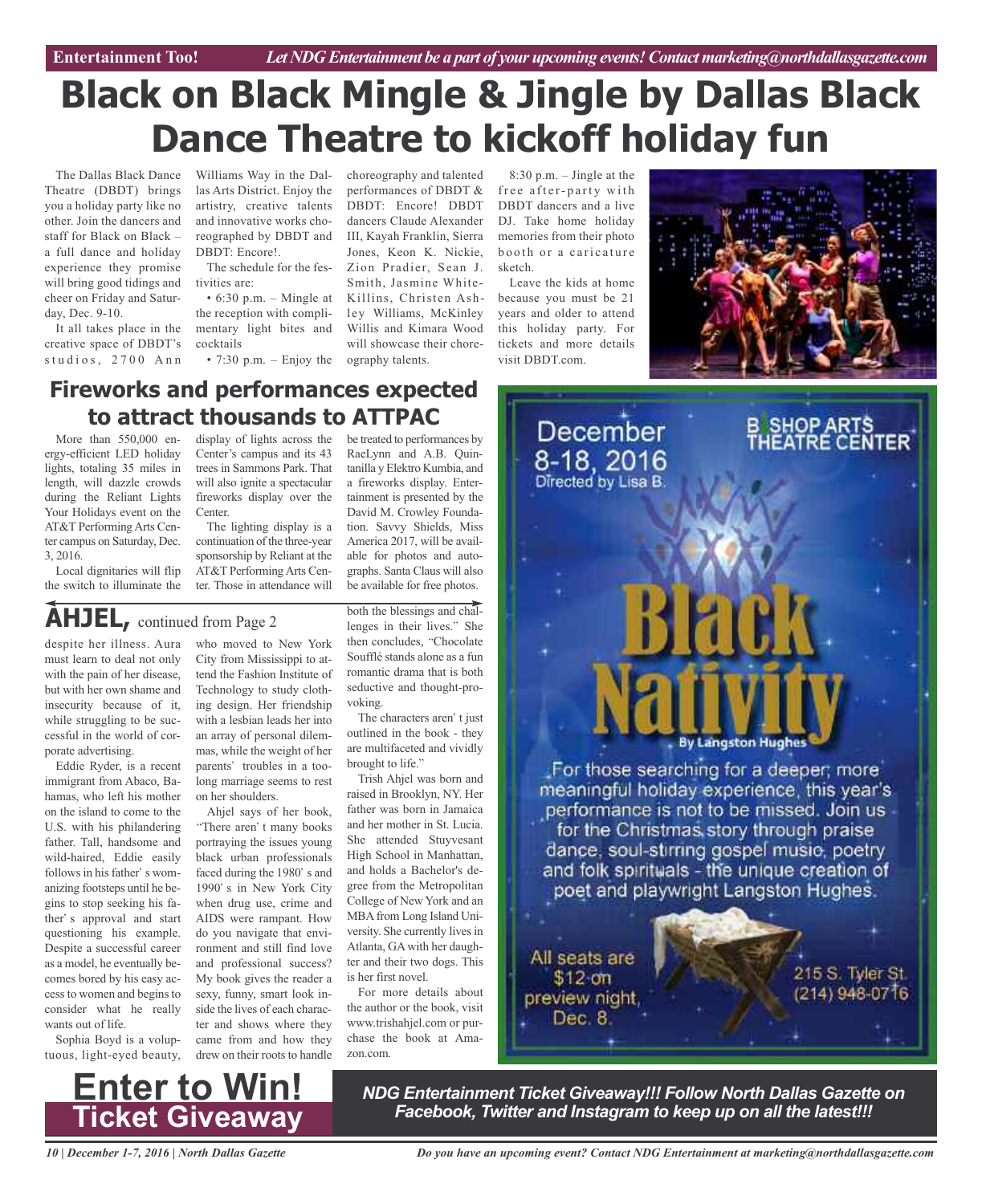# **Alternative funding is an option for minority business owners**

(BlackNews.com) — Minority business owners continue to face challenges when applying for loans from traditional banks and lenders, but entrepreneurs should consider alternative financing as a primary lending source. This is a much easier way to secure funds without facing race-based discrimination and/or application denials. **Research on minority business lending**

A recent study conducted by researchers at Brigham Young University, Utah State University and Rutgers University revealed that treatment of minority business owners seeking small businessloans varied greatly from that of white business

owners. The researchers used nine "mystery shoppers", three black, three white and three Hispanic small business owners who wore the same professional clothes, had similar backgrounds and sought \$60,000

loans for similar businesses. While the participants presented similar credentials, the study found that

### tyranny.

black and Hispanic business owners were given less information on lending terms, offered less application help and were asked more personal financing questions.

Additionally, a 2016 report by The Kauffman Foundation on access to capital by race found that minorities are disproportionately impacted by lack of ac-

*Holdings I & II Broadcast Television Stations and the 2016 Multicultural Media Broadcast Owner of the year. Watch our Right Side Forum every Saturday Live Newschannel 8 TV 28 in DC, 10:30 am – 11:00 am and repeats 6:30 pm EST. Read Armstrong Williams, author of the brand n ew b o o k Re awa k e n ing Virtues, content on RightSideWire.com and Come join the discussion live at 6-8 p.m. and 4-6 a.m. est. on Sirius/XM Urban-View 126 , Become a fan on Facebook, and follow him*

cess to capital and cost of capital. The report also found that profitably of black entrepreneurs was negatively impacted at three times the rate of white entrepreneurs due to lack of access to capital.

**Alternative financing options**

**Marketplace**

Alternative financing companies(such as Timestar Lenders) offer minority business owners more op-

#### See FUNDS Page 12

**CASH TODAY!!!** Fair Price Offer For Oil and/or Gas Royalty Small "NET" Revenue Interest

**No Matter How Small** 

Fax Information To: 972-509-9058 Call: 972-432-5219 (Leave Message)

**Email** inquiries1909@gmail.com



A TICKETSURANCE MEMBERSH P PLAN SUBSIDIZES THE COST OF FEES AND FINES RESULTING FROM AN ACCIDENTAL INFRACTION OF YOUR LOCAL OR STATE LAW

A TICKETSURANCE **PLAN CAN PROTECT** YOUR BUDGET FROM UNEXPECTED, **COVERED SITUATIONS** LIKE:



unter O qualche and O hardwarehouse or O kingstemanners make complete consideration of the first state or whether the

# **TRUMP,** continued from Page <sup>3</sup>

was one of the most stalwart supporters of the U.S.-Israel relationship.

Adevout Christian, Pence has said that his support for Israel is rooted deeply in his faith.Among his many laudable achievements in office, Pence signed one of the strongest laws against the anti-Semitic Boycott, Divestment and Sanctions movement. He advocated for robust military aid to Israel, and he led bids to place conditions on funding for the Palestinian Authority.

With Donald Trump in the White House, Israel can be assured that the United States will fight alongside it to protect the Jewish state from the many perils of its neighborhood.

Both Trump and Pence have repeatedly spoken of the dangers of the disgraceful Iran deal. Both have opposed the agreement, which hands \$150 billion to a thuggish, terrorist regime. Trump has pledged to revisit this misguided and dangerous deal and address its many shortcomings.

While negotiating this deeply flawed agreement, Obama bent over backwards to give Iran concession after concession and Secretary of State John Kerry was outfoxed and maneuvered, time and again. The unelected mullahs in Iran must surely feel much more uneasy about the future.

Donald Trump has been making deals throughout his entire illustrious career, and he is a master of negotiation. With him in the Oval Office, the world should expect an end to America's bad deals with tyrannical dictatorships that put our allies in danger.

Now, America's interests will be put first.

Meanwhile, U.S. allies in the Middle East should be breathing a collective sigh of relief. No longer will our country be so quick to turn its back on long-time friends. Countries like Egypt that are fighting terrorists should be gratified that the most powerful country in the world will be led by someone who understands, and is unafraid to confront, the existential threat that radical Islamic terrorism poses to the democratic way of life. In fact, Egyptian President Abdel Fattah al-Sisi was among the first foreign leaders to call and congratulate the President-elect.

Moving forward,America is going to be smarter and more strategic in the choices it makes in the international arena. Gone are the days when America draws a red line in Syria and backs away from it, showing dangerous and bloodthirsty regimes that America is afraid to live up to our commitments and that we lack the moral courage to follow through on our pledges.

Alack of leadership in the Middle East created a vacuum filled by nefarious actors, including ISIS. We will not make that mistake again. There's a new Commanderin-Chief in town, and our enemies should be frightened.

As President Trump looks to "Make America Great Again," that includes demonstrating to our closest allies in the Middle East that we stand with them. It will mean showing them that America is not just a paper tiger, and that we are unafraid to stand strong against

The Obama Administration purposefully and irresponsibly showed hostility toward allies, including Israel, and that damaged our standing in the world.As we transition to the Trump Administration, our friendships across the globe will be restored. Americans should take comfort in knowing that President Trump will boldly lead, and that our essential relationship with our partner Israel will be stronger than ever.

*Mr. Williams is Manager / Sole Owner of Howard Stirk*



*on Twitter.*

### **We buy 1998-2006 Models**

- *• Must be in good running condition*
- *• Title must be free from liens*
- *• Easy steps to follow, hassle free selling processing. No ad posting, no games with dealership sales.*
- *• Quick transaction, you get your*

*cash fast. We pay you on the spot.*

**Call today for appointment at your location 1-972-432-5219 Leave message if no answer, someone will get back to you.**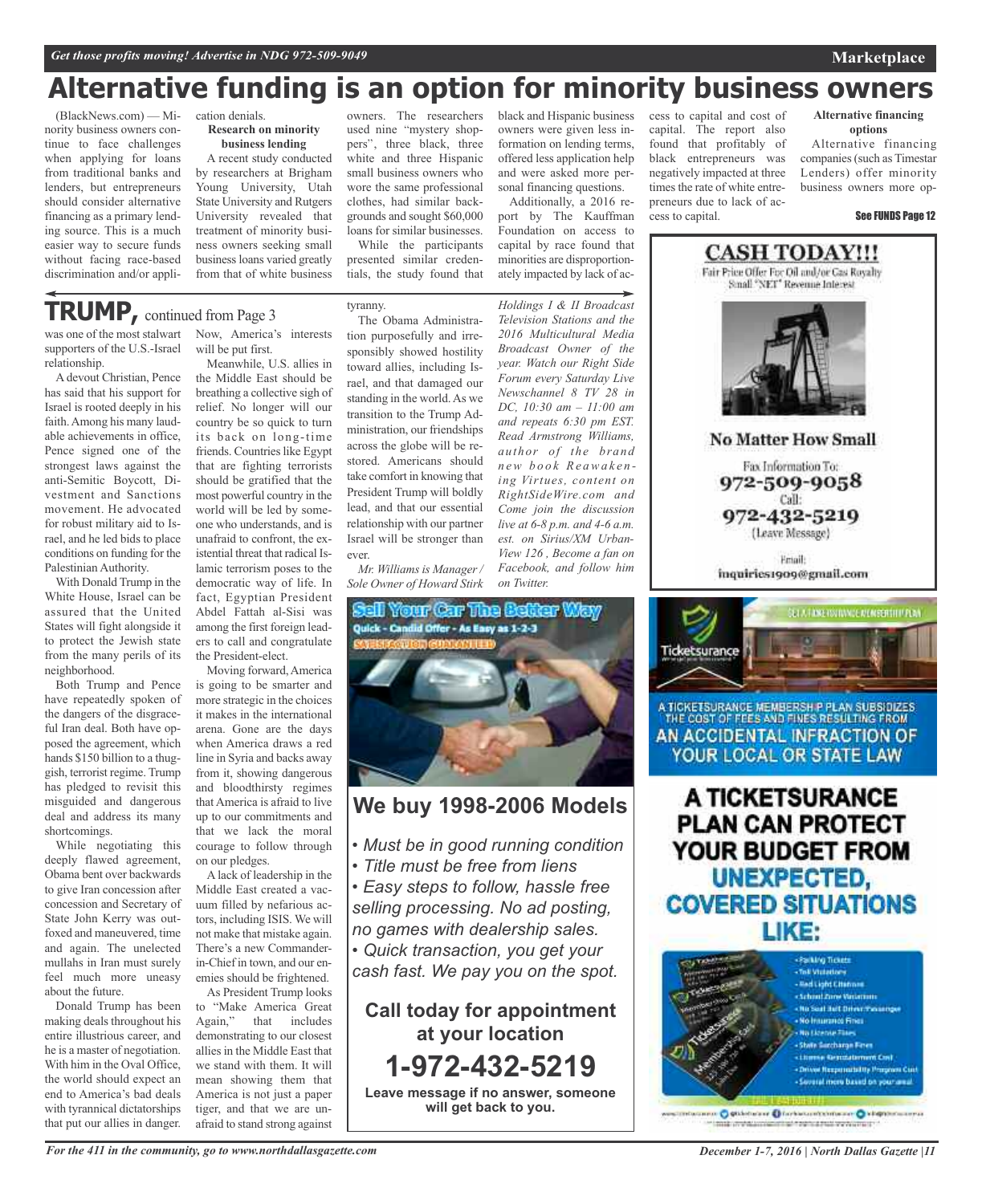# **Companies that hire employees to fit in run the risk of their falling down, Harvard professor says**

For those lucky enough to find a career doing what they love, work is a daily joy that challenges the mind and stokes the flames of passion. But for too many, work can feel like a transactional necessity, a soul-crushing exchange of time, effort, and freedom for a paycheck.

According to a 2015 Gallup Poll, 68 percent of employees said they didn't feel engaged at work, a figure that's held steady for well over a decade. But typically, when people join an organization, they're excited and eager to dive in. So what grinds the honeymoon down and turns it into an ordeal?

"I hear a lot of people saying, as soon as they get in, they feel the pressure to conform" to company culture and norms, said Francesca Gino, a Harvard Business School professor who studies workplace behavior and wondered why employees

became disenchanted with work.

To conform, many employees deliberately or unconsciously express emotions, offer opinions, or agree with ideas that appear popular, even if they're not accurate reflections of their true selves. Or they may go along with prevailing notions and standards without questioning the status quo to seem like agreeable "team players."

In the short term, fitting can seem appropriate, easing what can be an unnerving transition into a new environment. But Gino's research suggests that tamping down individuality triggers feelings of inauthenticity. Over time, that can create anxiety that leaves people unenthusiastic and uncommitted to their jobs.

Ultimately, that can prove

seen steady growth in re-

The Good for Texas Tour: Ports Edition will wrap up Dec. 15 in Houston. In all, Texas has 29 ports of entry that facilitated more than

cent years.

See FIT, Page 13

# **Texas Comptroller shares economic impact of Alliance Global Logistics Hub**

On the Cowtown leg of the Good for Texas Tour: Ports Edition, Texas Comptroller Glenn Hegar announced today that operations at Alliance Global Logistics Hub support an estimated 67,000 jobs, generate \$10.9 billion in economic activity and add \$6.4 billion to the state's gross domestic product.

"While Alliance does engage in some trade, the bulk of its economic activity results from its role as one of two intermodal logistics facilities in Texas," Hegar said of the inland port.

"These facilities serve as important logistics hubs, providing tenants access to runways, major highways and railways. Ongoing capital investments and recently announced expansions are strong indicators of Alliance's economic po-

tential."

Hegar met with local officials and members of the community to announce Alliance's economic impact based on the results of a study recently completed by the Comptroller's office. Alliance is part of the larger Dallas-Fort Worth Customs District, which includes Oklahoma and a large part of Texas.

Trade in the district has

# **DANIELS,** continued from Page <sup>2</sup>

three Golden Globe awards including "Best Picture Drama," and was nominated for eight NAACP Image Awards, six of which it won, in categories including "Outstanding Motion Picture" and "Outstanding Directing in a Motion Picture, Theatrical or Television." The film also garnered a total of five 2010 Independent Spirit Awards, including "Best Feature" and "Best Director."

In 2012, Daniels wrote, directed, and produced *The Paperboy*, with Matthew McConaughey, Nicole Kidman, John Cusack, David Oyelowo and Macy Gray. The film, about a reporter's return to his Florida hometown to investigate a case involving a death row inmate, peeks into the fluidity and situational nature of sexual orientation and the unique rules that apply to Black men in our society.

"I'm a gay Black man. Everything I do, everything I say, everything I utter my work— speaks to that. Even in a subliminal way, I can't help but to articulate who it is that I am," Daniels says. "Whether it's Jane Doe walking down the street, I'm going to give you the perspective of a gay, Black man — that's the lens that I see. So, *Empire* and everything you ever see of any of mine — *Butler, Precious, Monster's Ball* — is from that perspective. I'm winking at the camera."

*Monster's Ball*, was Lee Daniels Entertainment's feature film debut, and made Daniels the sole African-American producer of an Oscar-winning and Oscar-nominated film.

Probably Daniels' most biographical work is his hit television show *Empire* on Fox. In one scene during season one, Lucious Lyons,

portrayed by Terrence Howard, is so outraged that his son Jamal is gay he literally throws Jamal into the trash. Daniels's own father, Philadelphia police officer William Daniels, was killed in the line of duty. He speaks openly about how his father tried to beat the gay out of him.

As someone who has been involved in the HIV/AIDS epidemic in his life and his art, Daniels worries about the current cultural and political climate. He recalls the 1980s—the fear, the stigma, the waiting for the other shoe to drop, the wondering when it was going to be him.

"Everyone was dying around me—all of my friends. None of them did anything I did not do and more," said Daniels. "It could have been me. That thought is never far from my mind."

The reality of the new administration casts a pall

\$631 billion in trade in 2015. Trade through Texas supports an estimated 1.6 million Texas jobs and adds

\$224.3 billion to the gross

over Daniels' hopes to end the HIV/AIDS epidemic. The election of Donald Trump has brought a lot of those feelings rushing back. state product.

"It has been a very long time since I felt that scary feeling, where, OMG, I'm looking over my shoulder and wondering what are we

going to do?" said Daniels. Daniels continued: "If you had asked me prior to Trump's election, I would have said yes we could have ended AIDS in my lifetime. But I don't believe that's going to happen now.

"I think we're going to go backwards now. And that's a travesty. And it cracks my heart. But, now is not the time to give up. Now is the time to step up. Now is the time to speak out. Now is the time to resist."

Daniels said that more people need to become activists, advocates and volunteers in the fight against the AIDS epidemic.

"We need to contribute our talent, our wisdom, and



# **FUNDS,** continued from Page <sup>11</sup>

crease profitability. Loans are available for a wide range of business needs including technology improvements, emergency repairs, remodeling or general cash flow. This financing option is appealing to many small and minority business owners because the threshold to receive funding is lower and funds are dispersed within days. For example, in order to receive a loan with Timestar Lenders, business owners must meet four criteria: Be in business for at least six months, have at least a 500 credit score, generate a minimum of \$8,000 each month in revenues and not have any open bankruptcies

tions to secure business funds and ultimately inalthough prior bankruptcies are largely accepted.

> While the numbers of minority business owners continue to grow, these entrepreneurs still face large hurdles when seeking loans from traditional lending institutions. Alternative financing companies provide a much-needed funding solution for minority-owned businesses.

> Entrepreneurs and business owners that are having challenges accessing the business financing they need should call (888) 405- 7949 to learn more about Timestar Lenders alternative lending solutions today. For more details, visit www.timestarlenders.com.

our dollars," said Daniels. "For example, one of my priorities is raising money for the Black AIDS Institute. No matter who we are or where we are, we have to do our part."

The Heroes in the Strug-

gle Gala and Award Celebration will take place Dec. 1, 2016, at the Director's Guild of America in Los Angeles. To purchase tickets, go here, email hits@blackaids.org or call 213-353-3610, ext. 100.

**TISEO PAVING COMPANY** 419 E. Hwy. 80, Mesquite, TX 75150 Tel: (972) 289-0723 Fax (972) 216-5637 www.tiseopaving.com

Performing Concrete Street Paving in the Metroplex Area We Accept Subcontracting Bids For All Public Works Projects in the Dallas Area. We Are Accepting Applications for Concrete Mixer Drivers and Heavy Equip-

ment Mechanics

**Equal Opportunity Employer**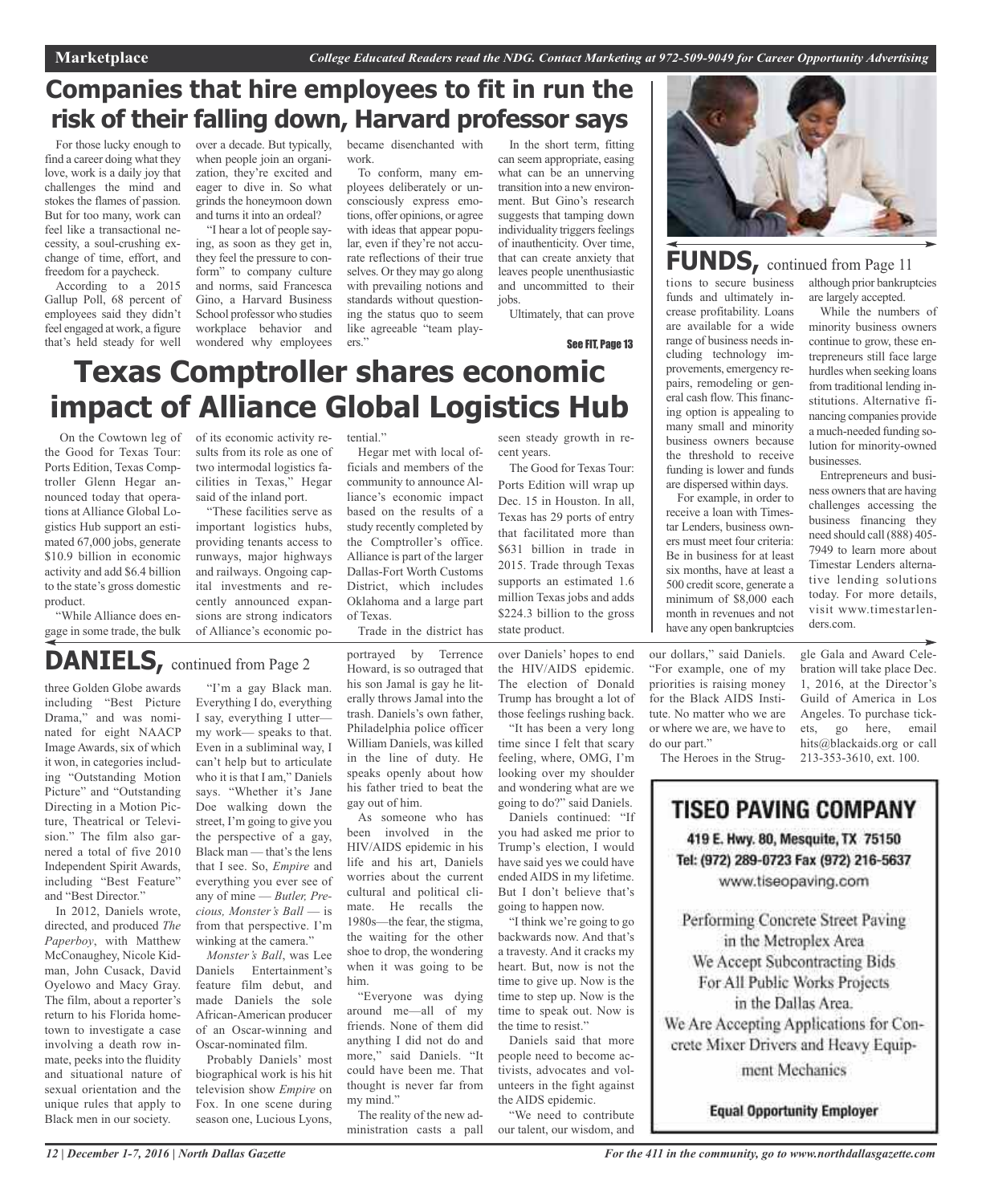### *Advertise Career Opportunity 972-509-9049* **Career Opportunity**

### **Reinventing yourself can restore passion and purpose**

Many Americans in the latter stage of a career – or even already in retirement – have discovered that it's never too late to reinvent themselves.

Folk artist Grandma Moses was in her late 70s before she began her painting career. Colonel Harland

detrimental to employees and employers alike. Disengaged workers experience higher levels of boredom and stress, which can lead to burnout **FIT,** continued from Page <sup>12</sup>

and greater staff turnover. Job performance also tends to suffer. Productivity, innovation, and creative thinking decline as complacency sets in and commitment to the company wanes, a distinct business disadvantage.

"There are good reasons for why people do it, and yet we don't realize that it's costly," said Gino, who conducted fieldwork and case studies of maverick restaurants, investment firms, and manufacturers around the world that embrace what she calls "constructive nonconformity."

While most businesses say they want engaged workers or will hire "new blood" to bring fresh perspectives, few give more than lip service to the importance of creativity and fresh ideas. Leaders worry that if staff freely express themselves or are allowed to handle decisions or

meaningful impact." Other helpful interventions

• Hiring for attitude and

# **Looking for energetic interns in the Dallas Area**

A local community newspaper has an internship position available. The goal is to provide students and aspiring writers an opportunity to gain published clips, experience and professional feedback. The position is for 20 hours a week at



\$8.50 per hour. Assignments will include covering local events, phone interviews, and rewriting press releases.

**Send resume and writing samples to: inquiries1909@gmail.com**

Sanders was in his 60s when he launched Kentucky Fried Chicken. Arnold Schwarzenegger reinvented himself a couple of times, going from professional body builder to actor to governor of California.

Sometimes referred to as "encore careers," these sec-

situations on their own, quality and other institutional standards may decline or productivity could lapse because workers will prioritize their own needs ahead of the orga-

nization's. "Instead, it's just the opposite," said Gino. "When you give people the opportunity to be who they are more often, rather than checking themselves at the door when they come into work in the morning, they actually bring out the best in themselves."

Fighting conformity doesn't require sweeping changes or moving people into new positions, Gino said.

"Small wins are important," she said. Tweak existing protocols and then test them to see if they deliver positive results. "Often, the best way of driving big changes at the top is to have good evidence that small changes and a different approach toward work can have

include:

ond acts can reinvigorate you and give you a reason to greet each day with anticipation,says Oliver Harris, who wrote his first novel after working for more than four decades as an attorney, including as a criminal-defense lawyer in Chicago.

"In my case, I was able to

personal qualities, along with specific skills;

• Asking employees to identify their strengths and then jointly determining how best to draw upon them;

• Encouraging lively debate and challenges to assumptions without combativeness;

• Modeling unconventional behavior that defies staff expectations;

• Creating an atmosphere of collaboration, not competition;

• Finding opportunities to let employees problem-solve and show their personalities.

There's no one-size-fits-all approach, Gino says, but every industry and company can find ways to benefit from being flexible and noncon-

# **Experienced Print & Web advertising Indoor sales.**

12.00 to 15.00 per hour against commission. Candidate must have 3 years of Verifiable experience. Must be able to sell minority Media, Print & Web 25 to 30 hours weekly. Must be highly motivated and a Self-Starter.

**ONLY EXPERIENCED ADVERTISING CANDIDATE SHOULD APPLY.**

Send Resume to: **Inquiries1909@ gmail.com** Or leave message @ **972.432.5219**

incorporate elements from my original career in law into my encore career as a writer," says Harris, who put his knowledge of Chicago's crime and corruption to use in his novel "JoJo" (www.readjojo.com).

### See REINVENT, Page 16

formist. The most successful organizations try to strike a thoughtful balance between freedom and structure, and executives or managers have clearly defined what's fair game to tweak and what's not.

Urging employees to be more authentic doesn't mean lowering expectations, eliminating rules, or letting workers show up to the office in pajamas, she cautioned.

"You want people to be good in executing, but you also want people who … don't take procedures and traditions for granted, but ask, 'What if they were to be different?' Because that's what leads to innovation, and that is also what leads you to stay engaged," Gino said.

### **Statewide African American Press\Association is seeking a statewide sales**

The Texas Publishers Association is seeking a statewide sales representative to

**representative.**

represent the overall sales objective for the organization. Individual must have a proven sales track record with local and regional sales strategies.

Also the individual must be:

- A self-starter
- Have excellent written and verbal communication skills
- A visionary
- Professional

• Have excellent organizational skills Previous advertising agency and direct sales experience a plus. Position is commission based.

Serious inquiries only. **Please email resume to inquiries1909@gmail.com or leave a message for the position at 972-432-5219.**





**Attention Suppliers of Goods, Services and Construction**

**Review Competitive Opportunities at https://garlandtx.ionwave.net**

**www.garlandpurchasing.com**

**972-205-2415**

**DO YOU WANT AN EXCITING AND REWARDING CAREER?**

**PURSUE A CAREER AS A POLICE OFFICER OR FIREFIGHTER!**

• Competitive wages<br>• Array of benefits<br>• Education incentive pay<br>• ...and more

REGISTER ONLINE TO TAKE THE CITY OF IRVING'S NEXT CIVIL SERVICE ENTRANCE EXAM

*www.cityofirving.org*

*The City of Irving does not discriminate on the basis of race, sex, religion, age or disability in employment or the provision of services.*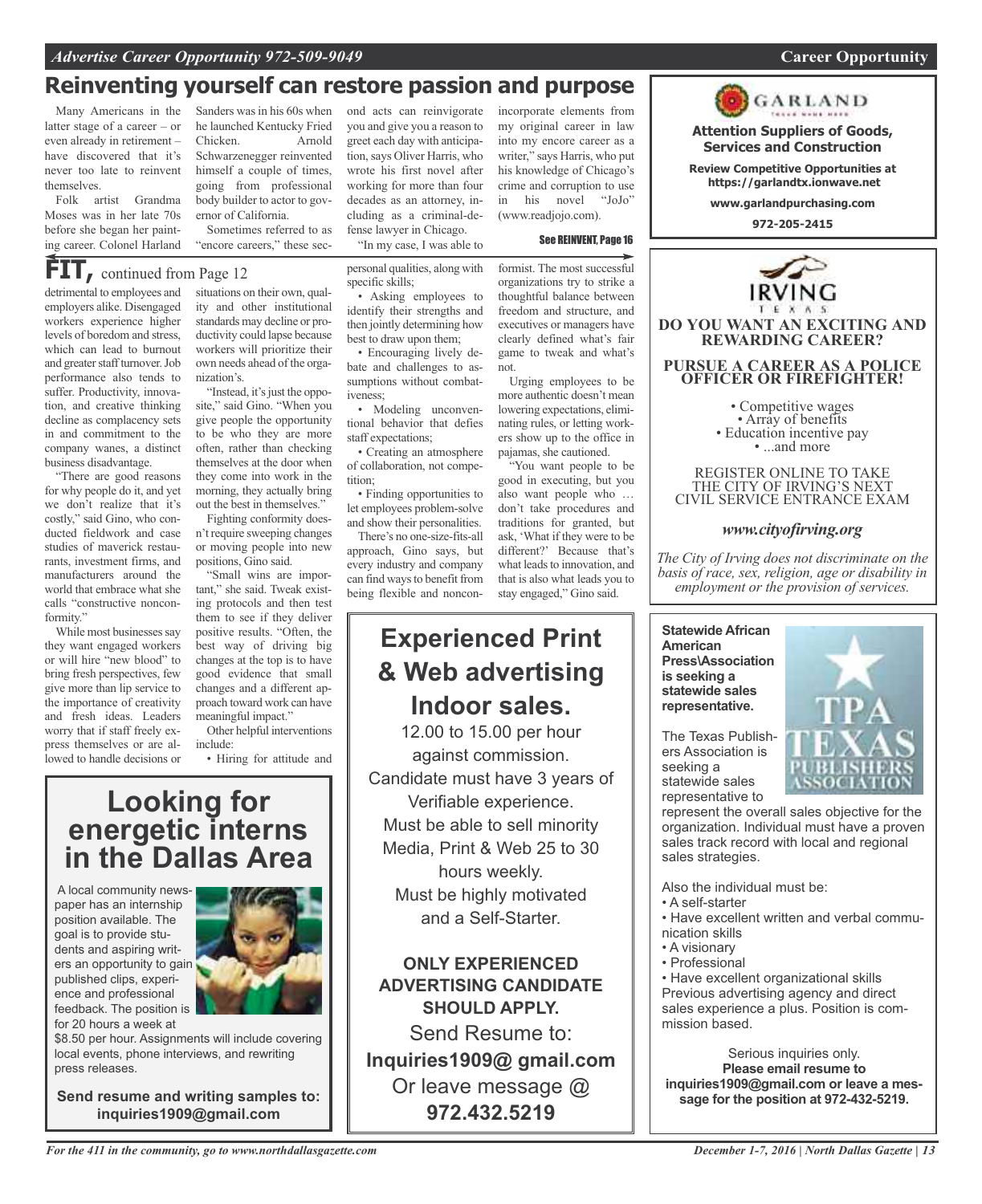### **Church Happenings www.NorthDallasGazette.com**

### **BETHEL BIBLE FELLOWSHIP, CARROLLTON (A PLACE TO BELONG)**

**NOTICE: Pastor Woodson serves the community by providing "Professional Therapy and Counseling Services" NOT FREE, but on a "Sliding Fee" scale. To schedule an appointment call the Pastoral Counseling Center at 972-526-4525 or email the church.**

### **This Saturday, Don't Miss it! December 3, 1-4 p.m.**

Back by popular demand, ladies mark your calendars; W.O.R.T.H. Women are excited to present, again, "Brush It Up, the Christmas Edition, "Let Your Inner Artist Out!" At the Carrollton Hebron/Josey Lane Library. Call the church for details.

### **December 4, 9:45 a.m.**

You're invited to our Sunday Morning "Prayer and Meditation" followed by Morning Worship Service at 10 a.m. See what God is doing through and with us; you will be blessed.

#### **December 7, 7 p.m.** Join us in Wednesday's Prayer and Bible Study Class with Senior Pastor Woodson and Pastor Brenda Patterson teaching a series on "Design for Discipleship, Book 5, Chapter 4." Spiritual maturity is God's desire for you. It's Time to Grow; Ephesians 4:12 & 13.

Dr. Terrance Woodson, Senior Pastor 1944 E. Hebron Parkway Carrollton, TX 75007 972-492-4300 www.bethelbiblefelloswhip.org

#### **CHRIST COMMUNITY CHURCH IN RICHARDSON**

 $\overline{\phantom{a}}$  ,  $\overline{\phantom{a}}$  ,  $\overline{\phantom{a}}$  ,  $\overline{\phantom{a}}$  ,  $\overline{\phantom{a}}$  ,  $\overline{\phantom{a}}$  ,  $\overline{\phantom{a}}$  ,  $\overline{\phantom{a}}$  ,  $\overline{\phantom{a}}$  ,  $\overline{\phantom{a}}$  ,  $\overline{\phantom{a}}$  ,  $\overline{\phantom{a}}$  ,  $\overline{\phantom{a}}$  ,  $\overline{\phantom{a}}$  ,  $\overline{\phantom{a}}$  ,  $\overline{\phantom{a}}$ 

### **December 4, 8:45 a.m. and 11 a.m.**

You're invited to our Morning Services as we worship, honor and praise God for His blessings.

**December 7**

Join us at 12 Noon with Rev. Viveca Potter teaching on the Word of God; come back at

6:45 p.m. for Corporate Prayer and stay for Senior Pastor Autry at 7:30 p.m. teaching the Word of God. Our youth will come for Food and Fellowship at 7 p.m. followed by Bible Study at 7:30 p.m.

Dr. Terrence Autry, Senior Pastor 701 Centennial 972-991-0200 Richardson, TX 75081 www.Christcommunityrichardson.org

### **FELLOWSHIP CHRISTIAN CENTER CHURCH IN ALLEN "THE SHIP"**

 $\mathcal{L}_\text{max}$  , where  $\mathcal{L}_\text{max}$  and  $\mathcal{L}_\text{max}$ 

Follow us on Social Media. Facebook, Twitter, YouTube and Vimeo.

### **December 4, 8 a.m.**

Join us on our main campus at 200 West Belmont Drive for Early Morning Worship and be blessed; followed by our SundayWorship Services at Bolin Elementary School in Allen, Texas 75002 and bring someone with you, you will be blessed.

### **December 7**

Join us in our Wednesday's 12 Noon-Day Live, Prayer and Bible Study and/or our

Wednesday Night Live, Prayer and Bible Study at 7 p.m. to learn more about God's Word at the Joycie Turner Fellowship Hall, 200 West Belmont Drive in Allen. Be encouraged by God's plan for your maturity and His glory; and most of all, be prepared to grow.

Dr. W. L. Stafford, Sr., Ed. D. Senior Pastor 5705 Cheyenne Drive at Bolin Elementary School in Allen 75002 for Sunday Morning Worship and the Admin. Building Address is 200 W. Belmont Drive Allen, TX 75013 972-359-9956 www.theship3c.org

### **INSPIRING BODY OF CHRIST CHURCH, Let's Go Fishing! MATTHEW 4:19**

 $\overline{\phantom{a}}$  , and the set of the set of the set of the set of the set of the set of the set of the set of the set of the set of the set of the set of the set of the set of the set of the set of the set of the set of the s

It's a New Year and a new time. Unite, only one Sunday Morning Worship Service, mark your calendars; starting January 1, 2017 our new starting time will be 10 a.m.

**December 4, 7:30 and/or 11:30 a.m.** You're invited this Sunday as we praise, worship, honor and magnify God's Holy name.

**December 5, 7 p.m.** Join us in Monday School as we grow in God's Word and learn what God has to say to us.

Pastor Rickie Rush 7701 S Westmoreland Road Dallas, TX 75237 972-372-4262 www.Ibocchurch.org

### **MT. OLIVE CHURCH OF PLANO (MOCOP)**

 $\mathcal{L}_\text{max}$  , where  $\mathcal{L}_\text{max}$  and  $\mathcal{L}_\text{max}$ 

**This Saturday! December 3, 10 a.m.** You're invited to our Annual Testimonial Tea Time. Call

the church for details.

**December 4, 10 a.m.** Join us for Worship Service as we praise and worship God for His Honor and His glory; and don't forget to comeback at 7 p.m. for our Brazilian Church.

### **December 7**

You're invited to our Wednesday's Bible Study class; you will learn what God has to say to us. Come to be encouraged by God's plan for yourspiritual growth and His glory.

Pastor Sam Fenceroy Senior Pastor and Pastor Gloria Fenceroy 300 Chisholm Place

Investors Liquidation Sale: **Laurel Land Cemetery Burial Plot For Sale (one space) Section # 3, Space # 15, Lot # 20**



Laurel Land Cemetery charges for cost of single Plot: \$3995.00 Discount Amount, if you act right away: <\$1745.00> (your savings) Your Cost: \$2250.00

> **Call Today! 972.432.5219** (leave message,if no answer)

### Plano, TX 75075 972-633-5511 www.mocop.org  $\overline{\phantom{a}}$  ,  $\overline{\phantom{a}}$  ,  $\overline{\phantom{a}}$  ,  $\overline{\phantom{a}}$  ,  $\overline{\phantom{a}}$  ,  $\overline{\phantom{a}}$  ,  $\overline{\phantom{a}}$  ,  $\overline{\phantom{a}}$  ,  $\overline{\phantom{a}}$  ,  $\overline{\phantom{a}}$  ,  $\overline{\phantom{a}}$  ,  $\overline{\phantom{a}}$  ,  $\overline{\phantom{a}}$  ,  $\overline{\phantom{a}}$  ,  $\overline{\phantom{a}}$  ,  $\overline{\phantom{a}}$

**SHILOH MBC IN PLANO (WHERE COMMUNITY BECOMES FAMILY)**

### **December 4,**

**8 a.m. and 11 a.m.** Join us for Worship Services and fellowship as we give God all glory, honor and praise.

### **December 7, 7 p.m.**

You're invited to our Wednesday's Bible Study to learn more about God's Word. Come and be encouraged by God's plan for your maturity and growth; it's all



### **December 11, 2 until 6 p.m.**

Mark your calendars for our Annual Christmas Banquet. It's always fun and inspirational. Call the church for details.

Our AWANA (Approved Workman Are Not Ashamed from 2 Timothy 2:15) is held from 6:30 - 8:15 pm, now through May. Kick-off was September 7th. There is no charge for registration for new participants! This is a Bible-based program for children and youth, ages See CHURCHES, Page 16



NDG now has a "Special Advertising Package"for churches and non-profit organizations that need to let the community know about your Special Event.

### Opportunity You Can Measure...

### **Church Events**

- Church Anniversary
- Pastor's Anniversary
- Women's Day
- Men's Day

### **Non-Profit Org. Events**

- Fundraisers
- (Concerts)
- Special Events
- (Personal or Community)

# Special Rate \$199

(Black & White, per insertion) Ad size - 4.905"x 6"(Quarter Page, B&W) (NOTE: Color Ad \$75 extra per inserion) Production disclaimer - NDG ad meake-ready is not included in promotion. Layout/production of "copy ready"ad will be a nominal extra cost. E-mail ad copy to: Marketing@NorthDallasGazette.com or call our Marketing Department today! 972-509-9049

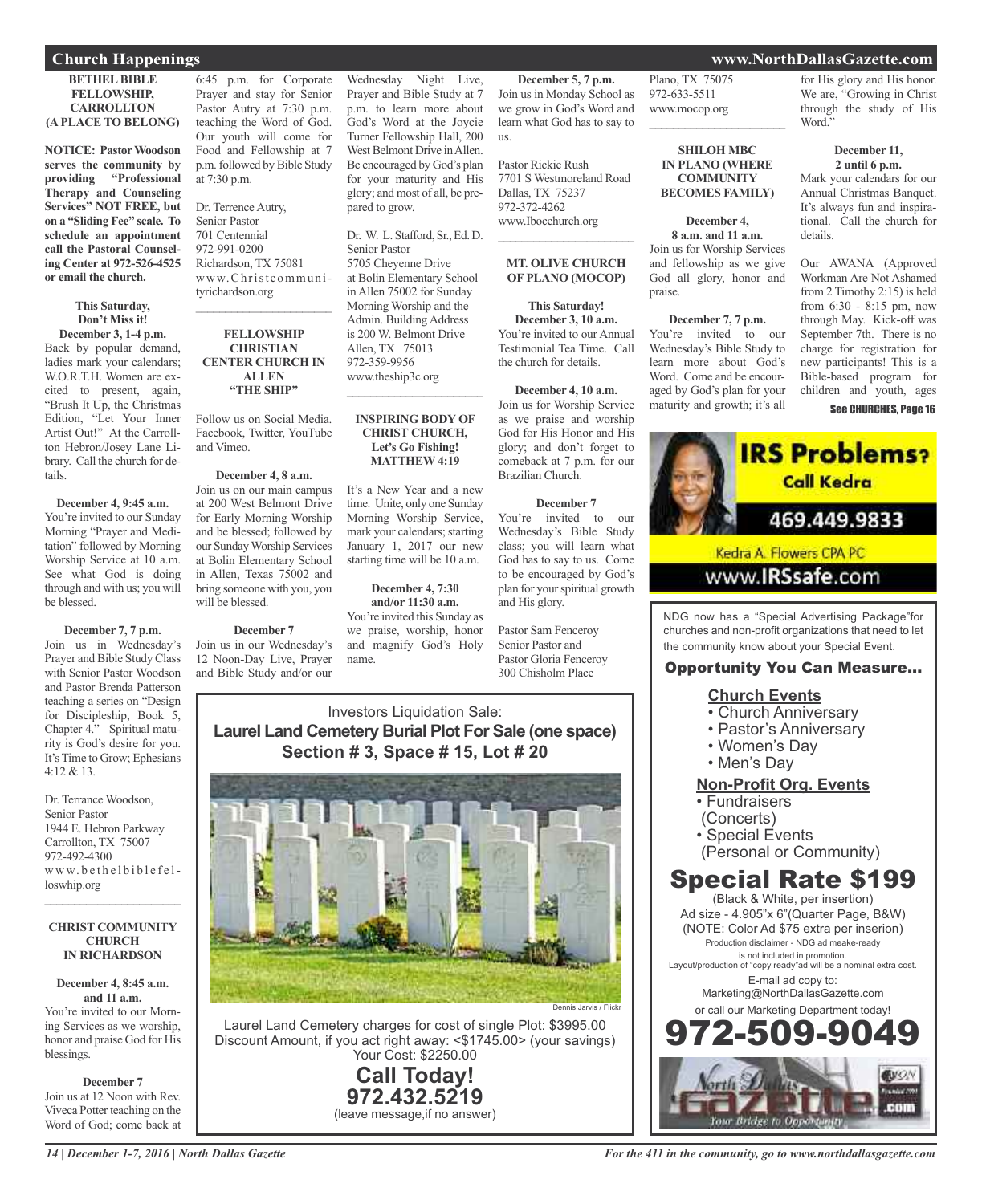# **What is your mission?**



*Send email to: businessoffice@ northdallasgazette.com to sign up for Sister Tarpley's weekly electronic newsletter.*

What seemed to be a homeless man walking into town and after a townsman learned the man's story he discovered that the stranger wasn't what he seemed to be.

He said, "My friend Daniel wasn't homeless; he was on a mission and lived this way by choice.

The townsman asked, "What's it like to walk into a town carrying all your things on your back and showing your sign that reads, "I will work for food?"

"It was humiliating at first; people stared and made comments. Someone once tossed a half-eaten bread slice and made a gesture; I didn't feel welcome.

Then it became humbling to realize that God used me to touch lives and change

ww.theship3c.org

**Early Morning Service** 

00 W. Belmont Drive

Alice TX 75013

**图 00 点 图** 

people's concepts of other folks like me."

We finished our dessert and gathered his things. Outside Daniel said, "Come Ye blessed of my Father and inherit the kingdom I've prepared for you.

For when I was hungry you gave me food, when I was thirsty you gave me drink, a stranger and you took me in."

"Could you use another Bible?" I asked. "Yes, but I prefer a certain translation; it travels well and it isn't too heavy; I've read through it 14 times," Daniel said.

At the church I found a Bible that would work for him; he seemed very grateful.

"Where're you headed Daniel?" "I found this map on the back of an Amusement Park coupon; I figured that someone there needs a Bible; that's where I'm gong."

The warmth of his spirit radiated the sincerity of his mission. Driving back to the town-square, it started raining. We unloaded histhings.

"Would you sign my autograph book?" He asked. "I like to keep messages from folks I meet.

I wrote that Daniel's commitment to his calling had touched my life; and to stay strong.

I left him with a scripture from Jeremiah, "I know the plans I have for you, deprosper you and not to harm you; plans to give you a future and a hope."

"Thanks," he said. "We just met and we're strangers, but I love you." I said, "I love you too; the Lord is good."

"How long has it been since someone has hugged



*Mr. Paul G. Anderson, bass-baritone, tenor and entertainer, performing at the Atria Retirement Center in Carrollton, Texas.*



clared the Lord, "Plans to you?" "A long time," he replied. On the busy corner, in the rain, my new friend and I embraced.

> He put his things on his back, flashed his winning smile and said, "I'll see you in the New Jerusalem." "I'll be there!" was my reply.

As he walked away with his sign and Bibles, he said, "When you see something that makes you think of me, will you pray for me?" "You bet," I shouted, "God bless." That was the last I saw of him.

I left my office that evening, the cold front had settled on the town. In my

car, I reached for the brakes and saw a pair of well-worn gloves that was neatly laid. I wondered if my friend hands would stay warm that night.

Then I remembered his words, "If you see something that makes you think of me, will you pray for me?"

Today his gloves lie on my desk. They help me to see people in a new way; they help me remember my unique friend; I pray for his ministry.

"See you in the New Jerusalem," he said. "Yes, Daniel, I know I will . . ."







Islah Joshua, Jr. Fustor

SMBC: A church Focused on Excellence while Teaching the Word. Preaching the Gospel, Reaching the World

Worship Times: 8 and 11 a.m. Sunday School: 9:45 a.m. Mid-week: Wednesday at 7:00 p.m. Youth Church: Every 3rd, 4th, and 5th Sunday at 10:45 a.m. AWANA: Wednesday at 6:30 p.m. Contact Information: 972-423-6695 www.smbcplano.org

Second Keyboardist Needed: Please CaB For Info

DE Fellowship Christian<br>BIB Center Church

200 W. Bernsht Drive . - Allen, TX 75013 A Kingdom Building Church

Wadnasday Night Live

**DO W. Retroem Days** 

Allen, TX 75013

*For the 411 in the community, go to www.northdallasgazette.com*